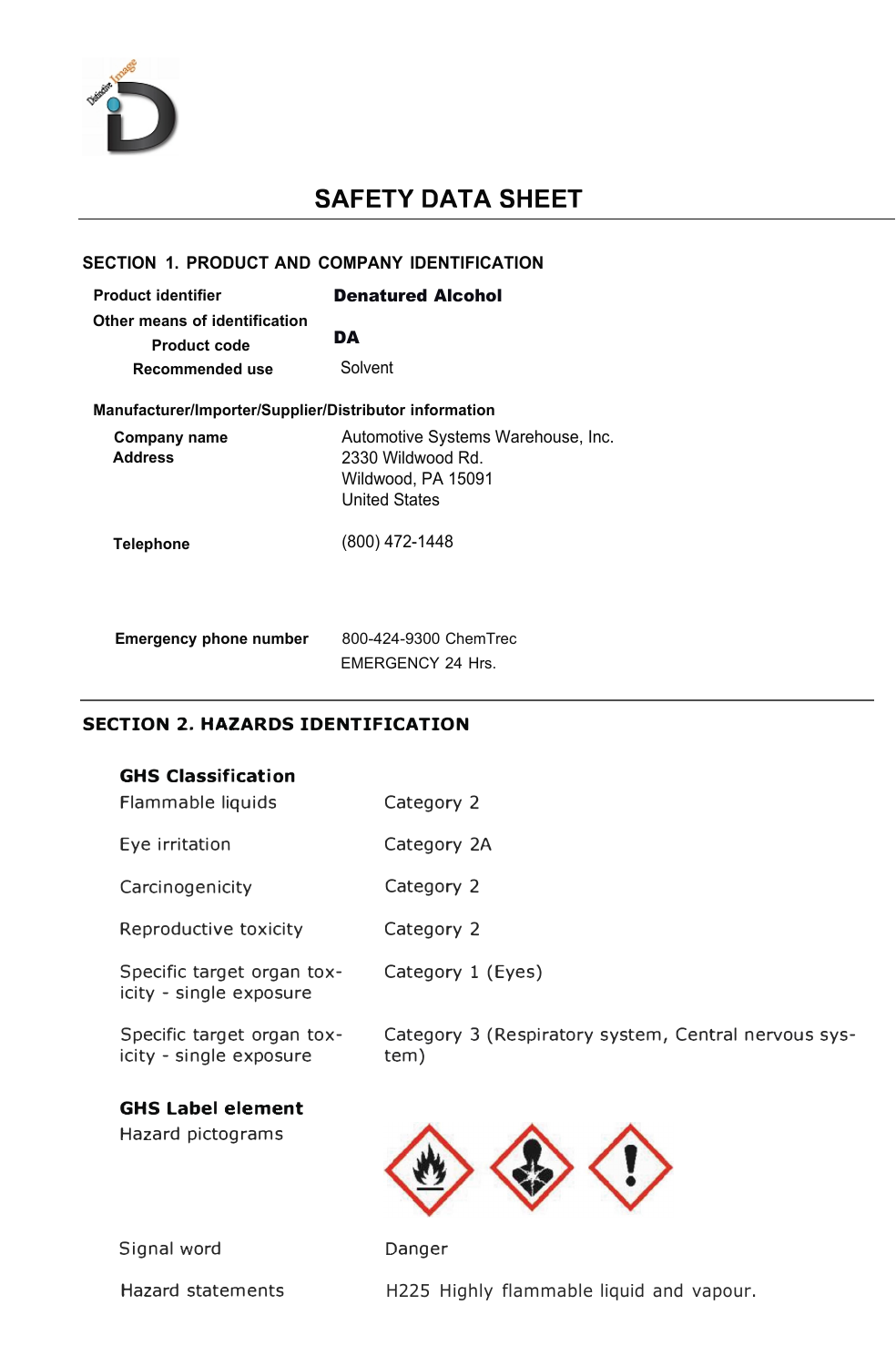H319 Causes serious eye irritation.

H335 May cause respiratory irritation.

H336 May cause drowsiness or dizziness.

H351 Suspected of causing cancer.

H361 Suspected of damaging fertility or the unborn child.

H373 May cause damage to organs through prolonged or repeated exposure.

Precautionary statements

### **Prevention:**

P201 Obtain special instructions before use.

P210 Keep away from open flames/hot surfaces. - No smoking.

P233 Keep container tightly closed.

P240 Ground/bond container and receiving equipment.

P242 Use only non-sparking tools. P264 Wash skin thoroughly after handling.

P270 Do not eat, drink or smoke when using this product.

P271 Use only outdoors or in a well-ventilated area.

P281 Use personal protective equipment as required.

### **Response:**

P303 + P361 + P353 IF ON SKIN (or hair): Remove/ Take off immediately all contaminated clothing. Rinse skin with water/ shower.

P304 + P340 + P312 IF INHALED: Remove victim to fresh air and keep at rest in a position comfortable for breathing. Call a POISON CENTER or doctor/ physician if you feel unwell.

P305 + P351 + P338 IF IN EYES: Rinse cautiously with water for several minutes. Remove contact lenses, if present and easy to do. Continue rinsing.

P307 + P311 IF exposed: Call a POISON CENTER or doctor/ physician.

P370 + P378 In case of fire: Use dry sand, dry chemical or alcohol-resistant foam for extinction.

### **Storage:**

P403 + P235 Store in a well-ventilated place. Keep cool. P405 Store locked up.

### **Disposal:**

P501 Dispose of contents/ container to an approved waste disposal plant.

### **Potential Health Effects**

**Carcinogenicity: IARC** 

Group 28: Possibly carcinogenic to humans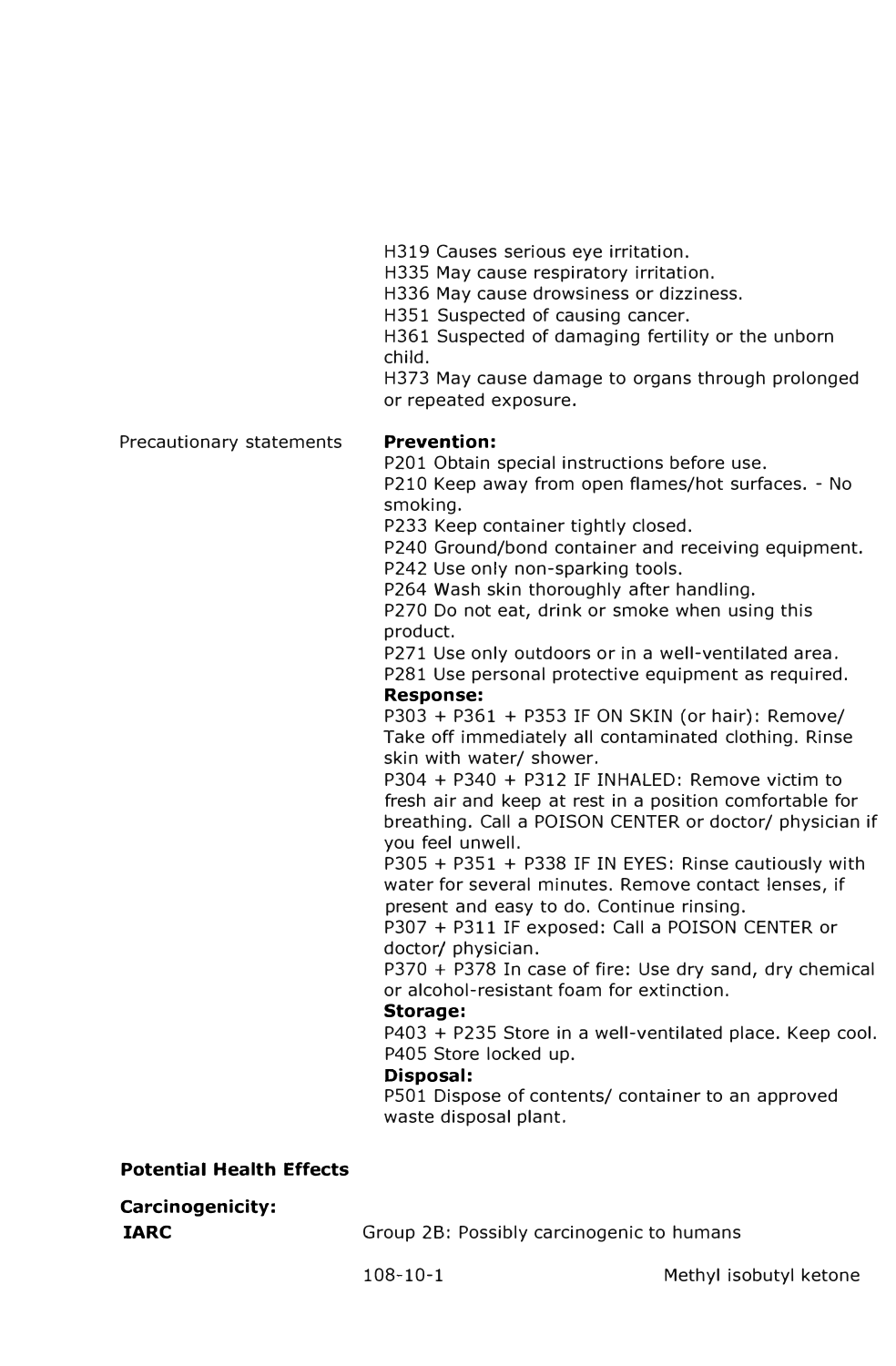| <b>ACGIH</b> | No component of this product present at levels greater<br>than or equal to 0.1% is identified as a carcinogen or<br>potential carcinogen by ACGIH. |
|--------------|----------------------------------------------------------------------------------------------------------------------------------------------------|
| <b>OSHA</b>  | No component of this product present at levels greater<br>than or equal to 0.1% is identified as a carcinogen or<br>potential carcinogen by OSHA.  |
| <b>NTP</b>   | No component of this product present at levels greater<br>than or equal to 0.1% is identified as a known or antici-<br>pated carcinogen by NTP.    |

### **Emergency Overview**

| Appearance            | liquid                    |
|-----------------------|---------------------------|
| Colour                | colourless                |
| Odour                 | alcohol-like              |
| <b>Hazard Summary</b> | No information available. |

# **SECTION 3. COMPOSITION/INFORMATION ON INGREDIENTS**

Substance / Mixture : Mixture

# **Hazardous components**

| CAS-No.        | <b>Chemical Name</b>   | Concentration (%) |
|----------------|------------------------|-------------------|
| 64-17-5        | Ethanol                | 70 - 90           |
| $ 67-63-0 $    | Isopropyl alcohol      | $5 - 10$          |
| $67 - 56 - 1$  | Methanol               | - 5               |
| $108 - 10 - 1$ | Methyl isobutyl ketone | $-7$              |

# **SECTION 4. FIRST AID MEASURES**

| General advice          | Show this safety data sheet to the doctor in attend-<br>ance.                                                         |
|-------------------------|-----------------------------------------------------------------------------------------------------------------------|
| If inhaled              | If symptoms persist, call a physician.                                                                                |
| In case of skin contact | If on skin, rinse well with water.<br>If on clothes, remove clothes.                                                  |
| In case of eye contact  | Flush eyes with water as a precaution.<br>Remove contact lenses.<br>If eye irritation persists, consult a specialist. |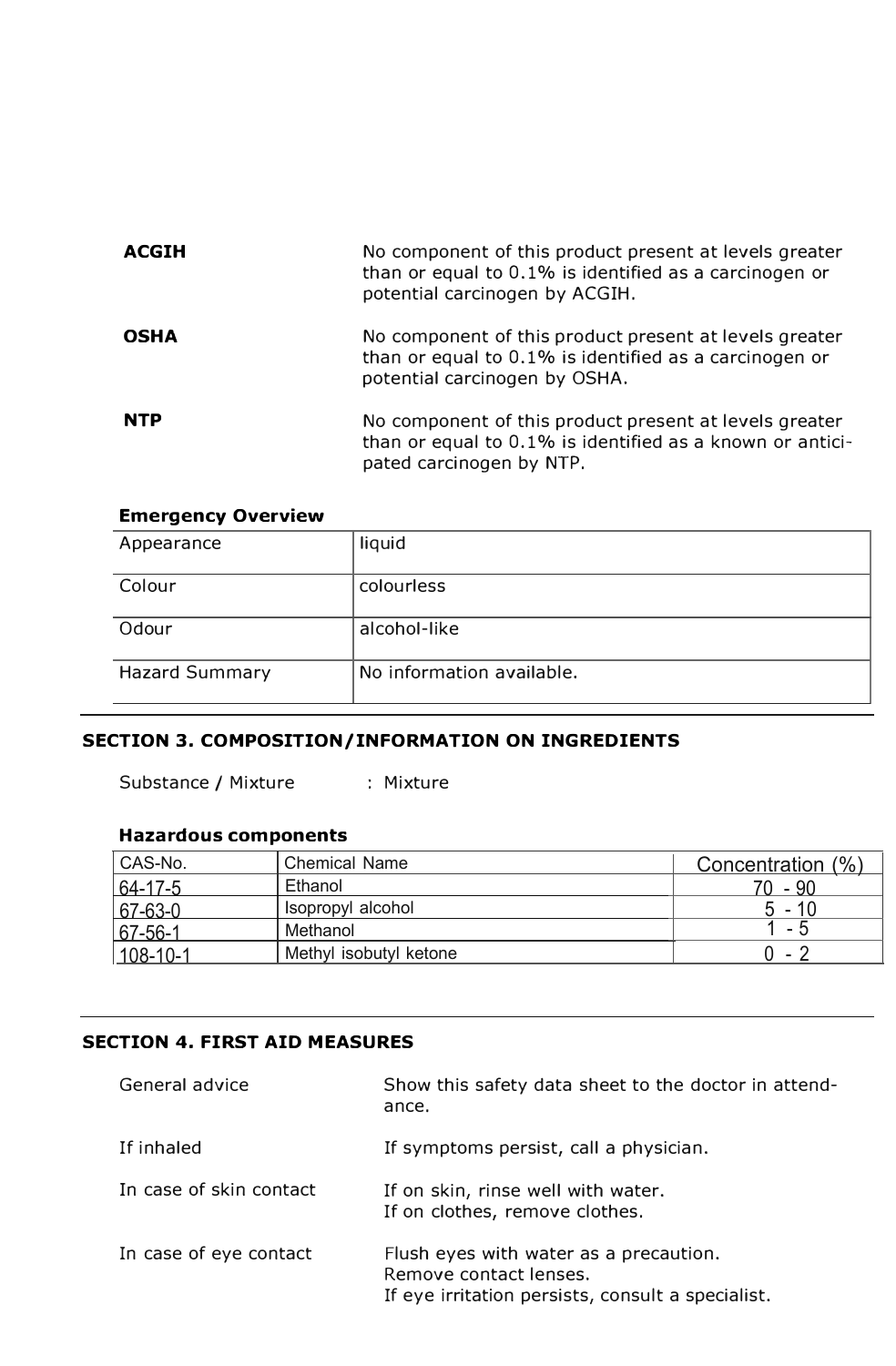If swallowed Keep respiratory tract clear. Do not give milk or alcoholic beverages. Take victim immediately to hospital.

### **SECTION 5. FIREFIGHTING MEASURES**

| Suitable extinguishing<br>media                    | Alcohol-resistant foam<br>Carbon dioxide (CO2)<br>Dry chemical<br>Water spray                                                                                                                                                                                                                                                             |
|----------------------------------------------------|-------------------------------------------------------------------------------------------------------------------------------------------------------------------------------------------------------------------------------------------------------------------------------------------------------------------------------------------|
| Unsuitable extinguishing<br>media                  | High volume water jet                                                                                                                                                                                                                                                                                                                     |
| Specific hazards during<br>firefighting            | Do not allow run-off from fire fighting to enter drains<br>or water courses.                                                                                                                                                                                                                                                              |
| Hazardous combustion<br>products                   | Carbon oxides                                                                                                                                                                                                                                                                                                                             |
| Specific extinguishing<br>methods                  | Use a water spray to cool fully closed containers.                                                                                                                                                                                                                                                                                        |
| Further information                                | Collect contaminated fire extinguishing water sepa-<br>rately. This must not be discharged into drains.<br>Fire residues and contaminated fire extinguishing wa-<br>ter must be disposed of in accordance with local regu-<br>lations.<br>For safety reasons in case of fire, cans should be<br>stored separately in closed containments. |
| Special protective equip-<br>ment for firefighters | Wear self-contained breathing apparatus for fire-<br>fighting if necessary.                                                                                                                                                                                                                                                               |

# **NFPA Flammable and Combustible Liquids Classification:**

Flammable Liquid Class 1B

# **SECTION 6. ACCIDENTAL RELEASE MEASURES**

| Personal precautions,    | Use personal protective equipment.                   |
|--------------------------|------------------------------------------------------|
| protective equipment and | Ensure adequate ventilation.                         |
| emergency procedures     | Remove all sources of ignition.                      |
|                          | Evacuate personnel to safe areas.                    |
|                          | Beware of vapours accumulating to form explosive     |
|                          | concentrations. Vapours can accumulate in low areas. |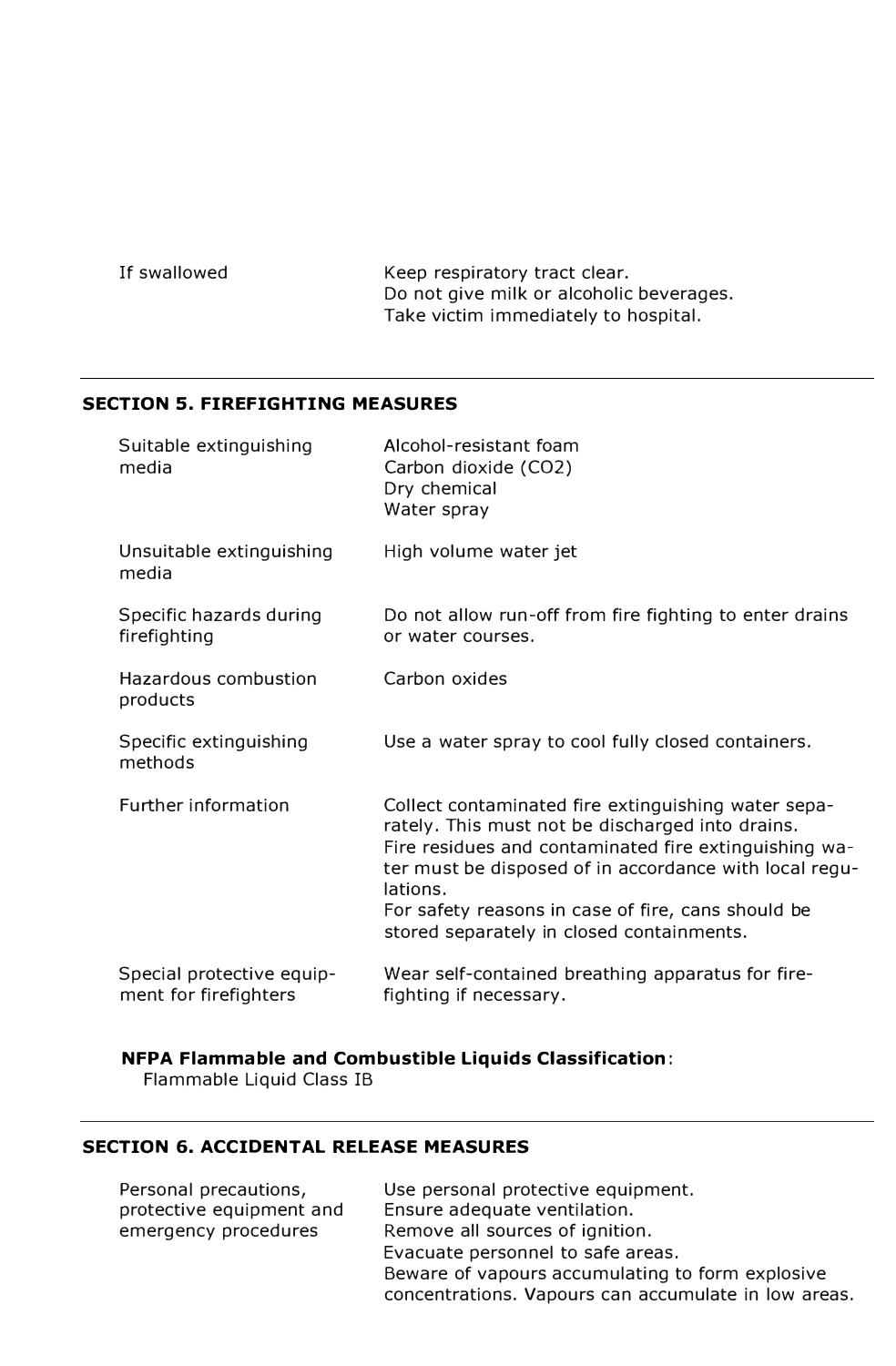| Environmental precau-<br>tions                              | Prevent product from entering drains.<br>Prevent further leakage or spillage if safe to do so.<br>If the product contaminates rivers and lakes or drains<br>inform respective authorities.                                                       |
|-------------------------------------------------------------|--------------------------------------------------------------------------------------------------------------------------------------------------------------------------------------------------------------------------------------------------|
| Methods and materials<br>for containment and<br>cleaning up | Contain spillage, and then collect with non-<br>combustible absorbent material, (e.g. sand, earth,<br>diatomaceous earth, vermiculite) and place in con-<br>tainer for disposal according to local / national regula-<br>tions (see section 13). |

# **SECTION 7. HANDLING AND STORAGE**

| Advice on safe handling          | Avoid formation of aerosol.<br>Do not breathe vapours/dust.<br>Avoid exposure - obtain special instructions before<br>use.<br>Avoid contact with skin and eyes.<br>For personal protection see section 8.<br>Smoking, eating and drinking should be prohibited in<br>the application area.<br>Take precautionary measures against static discharg-<br>es.<br>Provide sufficient air exchange and/or exhaust in work<br>rooms.<br>Open drum carefully as content may be under pres-<br>sure.<br>Dispose of rinse water in accordance with local and<br>national regulations. |
|----------------------------------|-----------------------------------------------------------------------------------------------------------------------------------------------------------------------------------------------------------------------------------------------------------------------------------------------------------------------------------------------------------------------------------------------------------------------------------------------------------------------------------------------------------------------------------------------------------------------------|
| Conditions for safe stor-<br>age | No smoking.<br>Keep container tightly closed in a dry and well-<br>ventilated place.<br>Containers which are opened must be carefully re-<br>sealed and kept upright to prevent leakage.<br>Observe label precautions.<br>Electrical installations / working materials must com-<br>ply with the technological safety standards.                                                                                                                                                                                                                                            |

# **SECTION 8. EXPOSURE CONTROLS/PERSONAL PROTECTION**

# **Components with workplace control parameters**

| <sup>'</sup> CAS-No. | Components | Value type | Control parame-  | l Basis |
|----------------------|------------|------------|------------------|---------|
|                      |            | . (Form of | ters / Permissi- |         |
|                      |            | exposure)  | ble concentra-   |         |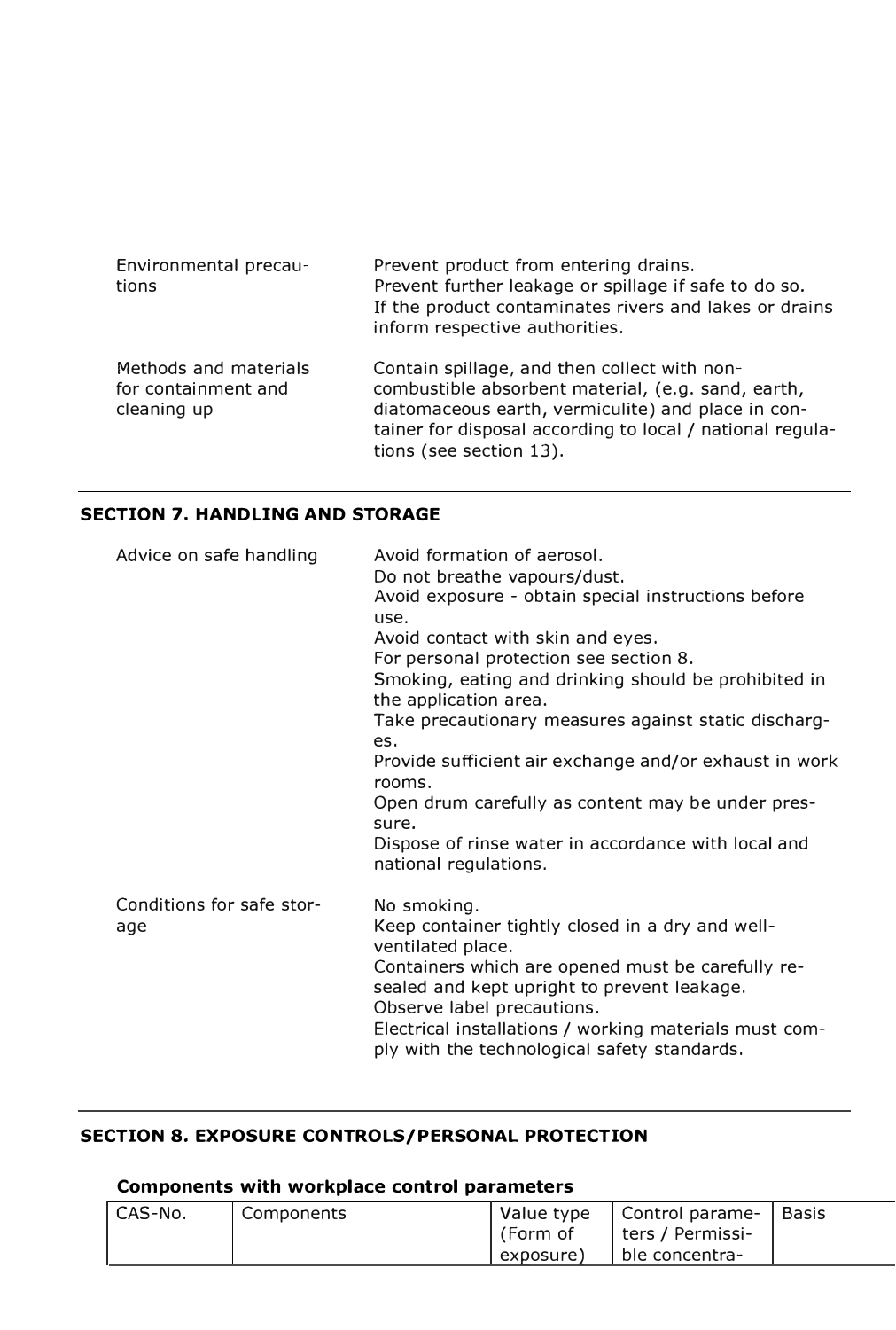|                |                        |             | tion                |                  |
|----------------|------------------------|-------------|---------------------|------------------|
| $64 - 17 - 5$  | Ethanol                | <b>TWA</b>  | 1,000 ppm           | <b>ACGIH</b>     |
|                |                        | <b>TWA</b>  | 1,000 ppm           | <b>NIOSH REL</b> |
|                |                        |             | 1,900 mg/m3         |                  |
|                |                        | <b>TWA</b>  | 1,000 ppm           | OSHA Z-1         |
|                |                        |             | 1,900 mg/m3         |                  |
|                |                        | <b>TWA</b>  | 1,000 ppm           | OSHA P0          |
|                |                        |             | 1,900 mg/m3         |                  |
|                |                        | <b>STEL</b> | 1,000 ppm           | <b>ACGIH</b>     |
| $67 - 63 - 0$  | Isopropyl alcohol      | <b>TWA</b>  | 200 ppm             | <b>ACGIH</b>     |
|                |                        | <b>STEL</b> | 400 ppm             | <b>ACGIH</b>     |
|                |                        | <b>TWA</b>  | 400 ppm             | <b>NIOSH REL</b> |
|                |                        |             | 980 mg/m3           |                  |
|                |                        | <b>ST</b>   | 500 ppm             | <b>NIOSH REL</b> |
|                |                        |             | 1,225 mg/m3         |                  |
|                |                        | <b>TWA</b>  | 400 ppm             | OSHA Z-1         |
|                |                        |             | 980 mg/m3           |                  |
|                |                        | <b>TWA</b>  | 400 ppm             | OSHA PO          |
|                |                        |             | 980 mg/m3           |                  |
|                |                        | <b>STEL</b> | 500 ppm             | OSHA PO          |
|                |                        |             | 1,225 mg/m3         |                  |
| $67 - 56 - 1$  | Methanol               | <b>TWA</b>  | 200 ppm             | <b>ACGIH</b>     |
|                |                        | <b>STEL</b> | 250 ppm             | <b>ACGIH</b>     |
|                |                        | <b>TWA</b>  | 200 ppm             | <b>NIOSH REL</b> |
|                |                        |             | 260 mg/m3           |                  |
|                |                        | <b>ST</b>   | 250 ppm             | <b>NIOSH REL</b> |
|                |                        |             | 325 mg/m3           |                  |
|                |                        | <b>TWA</b>  | 200 ppm             | OSHA Z-1         |
|                |                        |             | 260 mg/m3           |                  |
|                |                        | <b>STEL</b> | 250 ppm             | OSHA PO          |
|                |                        |             | 325 mg/m3           |                  |
|                |                        | <b>TWA</b>  | 200 ppm             | OSHA PO          |
|                |                        |             | 260 mg/m3           |                  |
| $108 - 10 - 1$ | Methyl isobutyl ketone | <b>TWA</b>  | 20 ppm              | <b>ACGIH</b>     |
|                |                        | <b>STEL</b> | 75 ppm              | <b>ACGIH</b>     |
|                |                        | <b>TWA</b>  | $\overline{50}$ ppm | <b>NIOSH REL</b> |
|                |                        |             | 205 mg/m3           |                  |
|                |                        | <b>ST</b>   | 75 ppm              | <b>NIOSH REL</b> |
|                |                        |             | 300 mg/m3           |                  |
|                |                        | <b>TWA</b>  | $100$ ppm           | OSHA Z-1         |
|                |                        |             | 410 mg/m3           |                  |
|                |                        | <b>TWA</b>  | 50 ppm              | OSHA PO          |
|                |                        |             | 205 mg/m3           |                  |
|                |                        | <b>STEL</b> | 75 ppm              | OSHA PO          |
|                |                        |             | 300 mg/m3           |                  |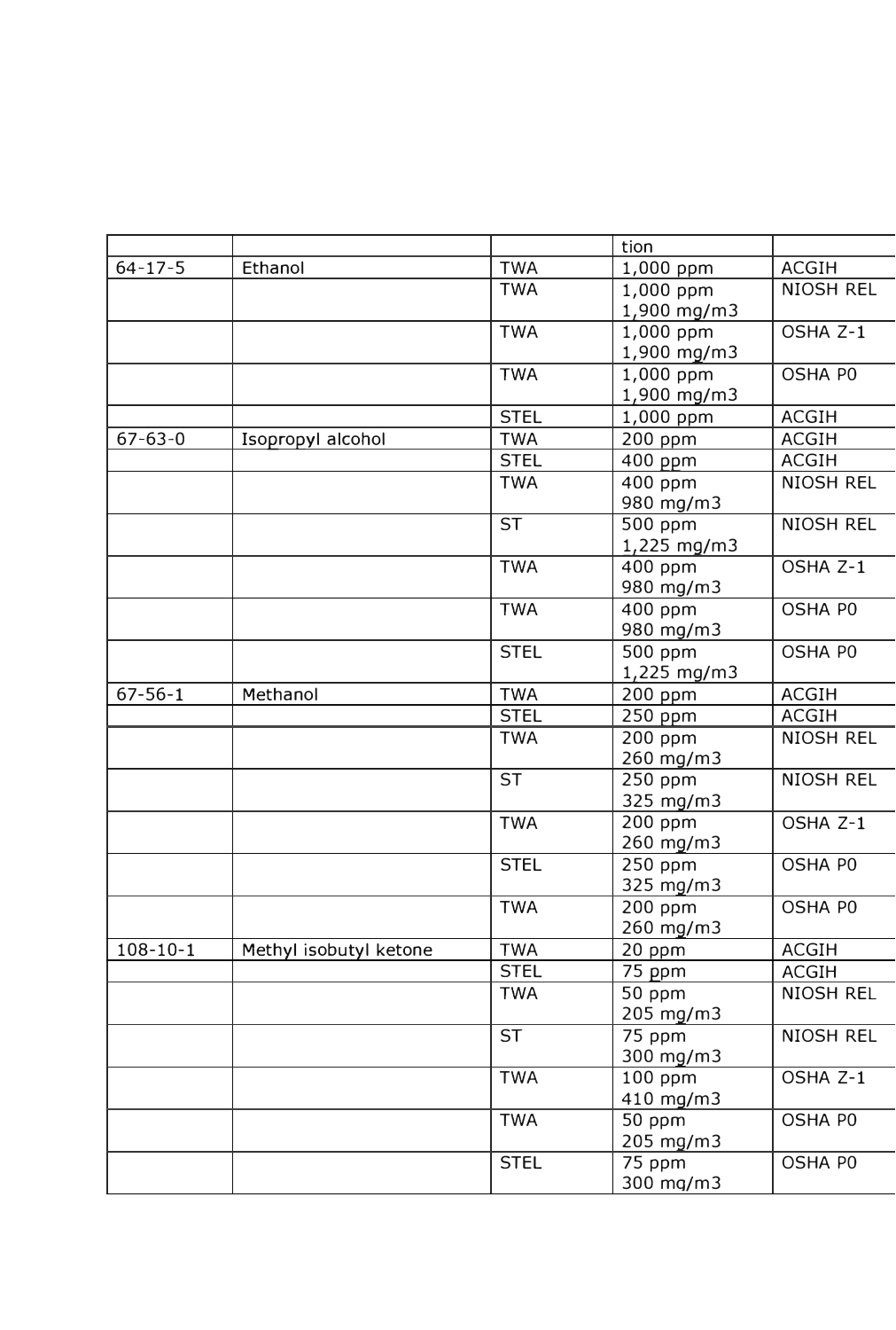# **Biological occupational exposure limits**

| Components                  | CAS-No.           | Control<br>parame- | <b>Biological</b><br>specimen | Sam-<br>pling                                                                      | Permissi-<br>ble con- | <b>Basis</b>               |
|-----------------------------|-------------------|--------------------|-------------------------------|------------------------------------------------------------------------------------|-----------------------|----------------------------|
|                             |                   | ters               |                               | time                                                                               | centration            |                            |
| Isopropyl alcohol           | $67 - 63 - 0$     | Acetone            | In urine                      | End of<br>shift at<br>end of<br>work-<br>week                                      | 40 mg/l               | <b>ACGIH</b><br><b>BEI</b> |
| Methanol                    | $67 - 56 - 1$     | Methanol           | Urine                         | End of<br>shift<br>(As<br>soon as<br>possible<br>after<br>expo-<br>sure<br>ceases) | 15 mg/l               | <b>ACGIH</b><br><b>BEI</b> |
| Methyl isobutyl ke-<br>tone | $108 - 10 -$<br>1 | <b>MIBK</b>        | In urine                      | End of<br>shift<br>(As<br>soon as<br>possible<br>after<br>expo-<br>sure<br>ceases) | $1$ mg/l              | <b>ACGIH</b><br><b>BEI</b> |

# **Personal protective equipment**

| Respiratory protection   | No personal respiratory protective equipment normally<br>required.                                                                          |
|--------------------------|---------------------------------------------------------------------------------------------------------------------------------------------|
|                          | In the case of vapour formation use a respirator with<br>an approved filter.                                                                |
| Hand protection          |                                                                                                                                             |
| <b>Remarks</b>           | The suitability for a specific workplace should be dis-<br>cussed with the producers of the protective gloves.                              |
| Eye protection           | Eye wash bottle with pure water<br>Tightly fitting safety goggles                                                                           |
| Skin and body protection | impervious clothing<br>Choose body protection according to the amount and<br>concentration of the dangerous substance at the work<br>place. |
| Hygiene measures         | When using do not eat or drink.<br>When using do not smoke.<br>Wash hands before breaks and at the end of workday.                          |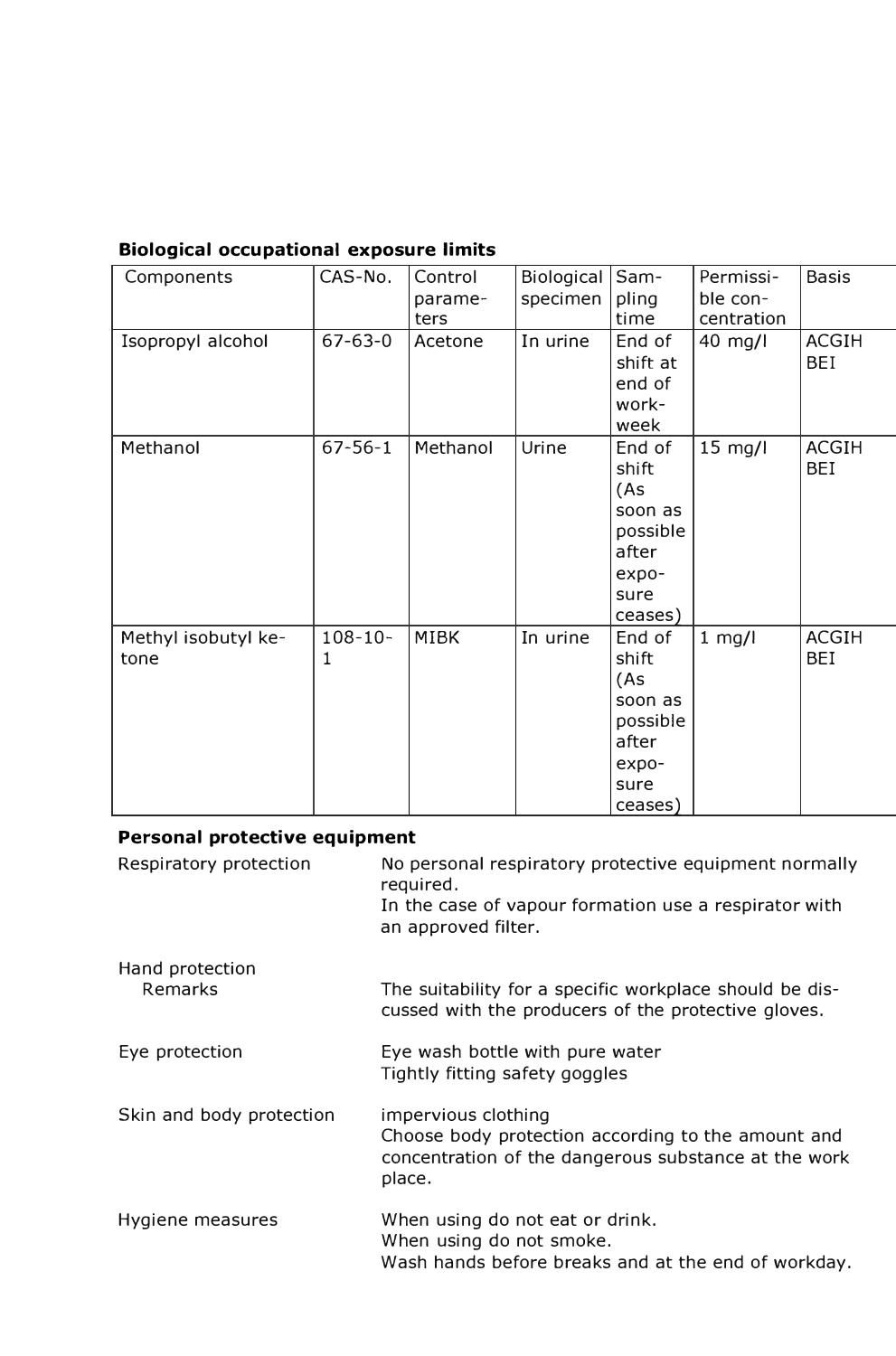# **SECTION 9. PHYSICAL AND CHEMICAL PROPERTIES**

| Appearance                                            | liquid                                               |
|-------------------------------------------------------|------------------------------------------------------|
| Colour                                                | colourless                                           |
| Odour                                                 | alcohol-like                                         |
| <b>Odour Threshold</b>                                | No data available                                    |
| рH                                                    | No data available                                    |
| <b>Freezing Point</b>                                 | No data available                                    |
| <b>Boiling Point (Boiling</b><br>point/boiling range) | 78 °C (172 °F)                                       |
| Flash point                                           | 16.11 °C (61.00 °F)<br><b>Calculated Flash Point</b> |
| Evaporation rate                                      | No data available                                    |
| Flammability (solid, gas)                             | No data available                                    |
| Burning rate                                          | No data available                                    |
| Upper explosion limit                                 | 12 %(V)                                              |
| Lower explosion limit                                 | $2.5 %$ (V)                                          |
| Vapour pressure                                       | 39.75 mmHg @ 19 °C (66 °F)                           |
| Relative vapour density                               | $1.6$ (Air = 1.0)                                    |
| Relative density                                      | 0.79 @ 22.2 °C (72.0 °F)                             |
| Density                                               | No data available                                    |
| <b>Bulk density</b>                                   | No data available                                    |
| Solubility(ies)<br>Water solubility                   | partly soluble                                       |
| Solubility in other sol-<br>vents                     | No data available                                    |
| Partition coefficient: n-<br>octanol/water            | No data available                                    |
| Auto-ignition temperature                             | > 404 °C                                             |
| Thermal decomposition                                 | No data available                                    |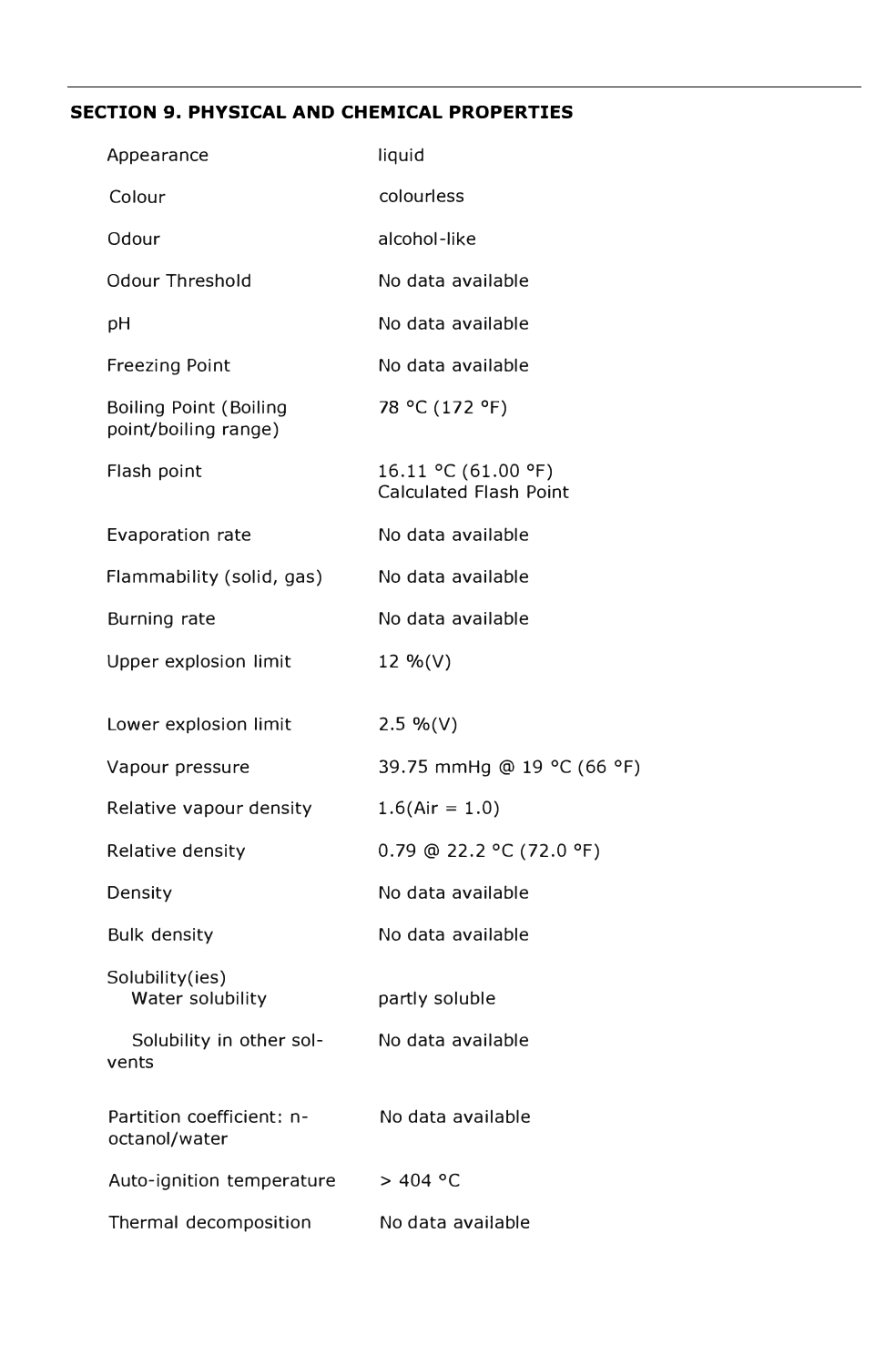**Regulatory VOC (lbs/gal) Regulatory VOC (g/l) Actual VOC (lbs/gal) Actual VOC (g/l) 6.32 758.60 6.32 758.60**

# **SECTION 10. STABILITY AND REACTIVITY**

| Reactivity                            | No dangerous reaction known under conditions of<br>normal use.                                                                                                        |
|---------------------------------------|-----------------------------------------------------------------------------------------------------------------------------------------------------------------------|
| Chemical stability                    | Stable under normal conditions.                                                                                                                                       |
| Possibility of hazardous<br>reactions | Vapours may form explosive mixture with air.                                                                                                                          |
| Conditions to avoid                   | Heat, flames and sparks.                                                                                                                                              |
| Incompatible materials                | Acids<br>Aldehydes<br>Alkali metals<br>Ammonia<br><b>Bases</b><br>Chlorine<br>Ethylene oxide<br>halogens<br>isocyanates<br>Oxidizing agents<br>oxidizers<br>peroxides |
| Hazardous decomposition<br>products   | Carbon oxides                                                                                                                                                         |

# **SECTION 11. TOXICOLOGICAL INFORMATION**

# **Acute toxicity**

# **Product:**

| Acute oral toxicity       | Acute toxicity estimate: 2,340 mg/kg<br>Method: Calculation method |
|---------------------------|--------------------------------------------------------------------|
| Acute inhalation toxicity | Acute toxicity estimate : $> 40$ mg/l                              |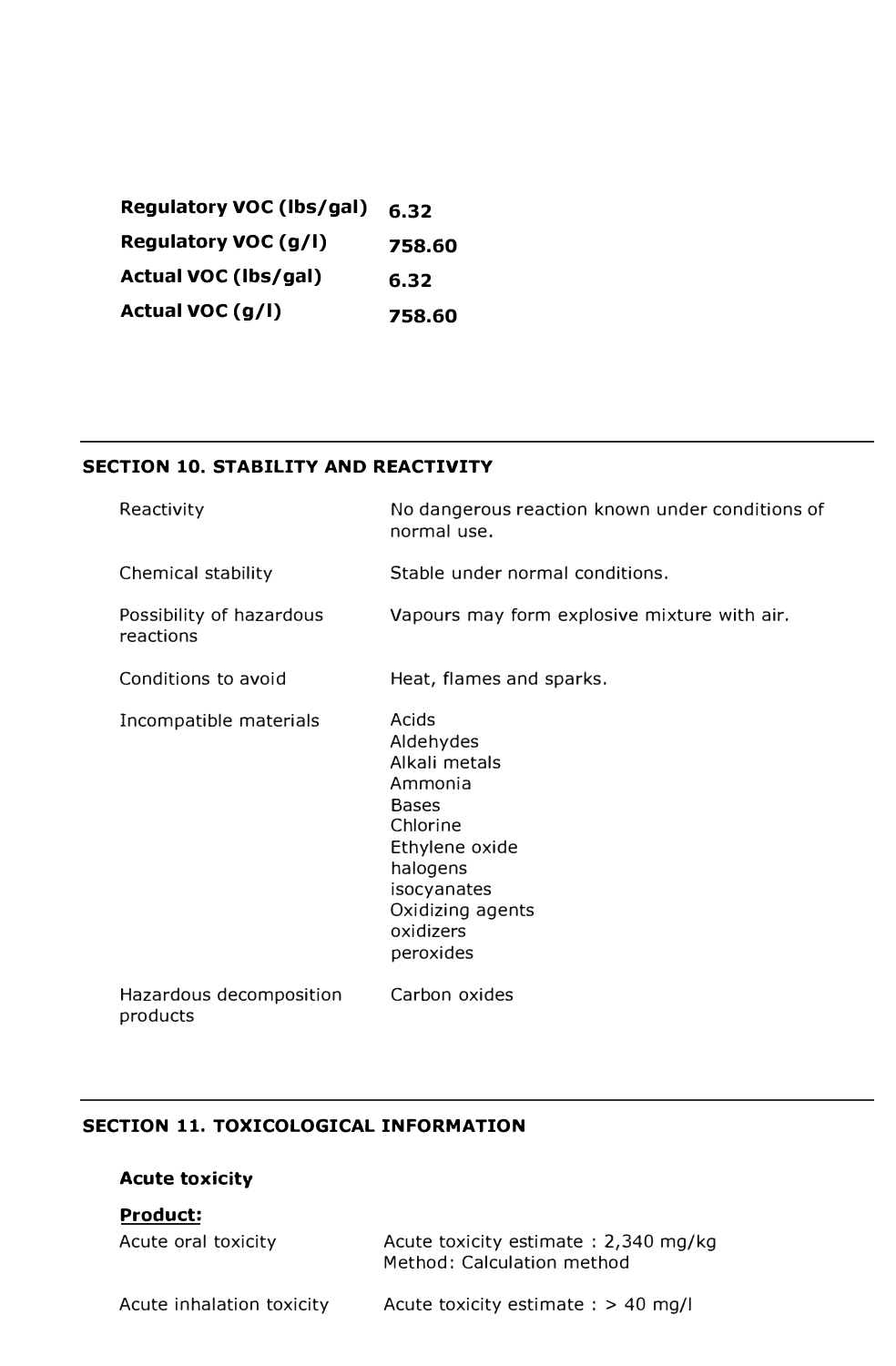|                                         | Exposure time: 4 h<br>Test atmosphere: vapour<br>Method: Calculation method                                                                                                               |
|-----------------------------------------|-------------------------------------------------------------------------------------------------------------------------------------------------------------------------------------------|
| Acute dermal toxicity                   | Acute toxicity estimate $:$ > 5,000 mg/kg<br>Method: Calculation method                                                                                                                   |
| Components:                             |                                                                                                                                                                                           |
| $64 - 17 - 5:$<br>Acute oral toxicity   | LD50 (rat): 7,060 mg/kg                                                                                                                                                                   |
| Acute inhalation toxicity               | LC50 (rat): 124.7 mg/l                                                                                                                                                                    |
| Acute dermal toxicity                   | Remarks: No data available                                                                                                                                                                |
| $67 - 63 - 0$ :<br>Acute oral toxicity  | LD50 (rat): 5,500 mg/kg                                                                                                                                                                   |
| Acute inhalation toxicity               | LC50 (rat, male and female): $> 10000$ ppm<br>Exposure time: 6 h<br>Test atmosphere: vapour<br>GLP: yes<br>Assessment: The component/mixture is low toxic after<br>short term inhalation. |
| Acute dermal toxicity                   | LD50 (rabbit): $> 12,800$ mg/kg                                                                                                                                                           |
| $67 - 56 - 1$ :<br>Acute oral toxicity  | LD50 (rat): 100 mg/kg<br>Assessment: The component/mixture is toxic after<br>single ingestion.                                                                                            |
| Acute inhalation toxicity               | $LC50$ (rat): 5 mg/l<br>Assessment: The component/mixture is toxic after<br>short term inhalation.                                                                                        |
| Acute dermal toxicity                   | LD50 (rabbit): 300 mg/kg<br>Assessment: The component/mixture is toxic after<br>single contact with skin.                                                                                 |
| $108 - 10 - 1$ :<br>Acute oral toxicity | LD50 (rat): 2,080 mg/kg<br>Method: OECD Test Guideline 401<br>Assessment: The substance or mixture has no acute<br>oral toxicity                                                          |
| Acute inhalation toxicity               | $LC50$ (rat): 10 mg/l<br>Exposure time: 4 h<br>Test atmosphere: vapour<br>Assessment: The component/mixture is moderately                                                                 |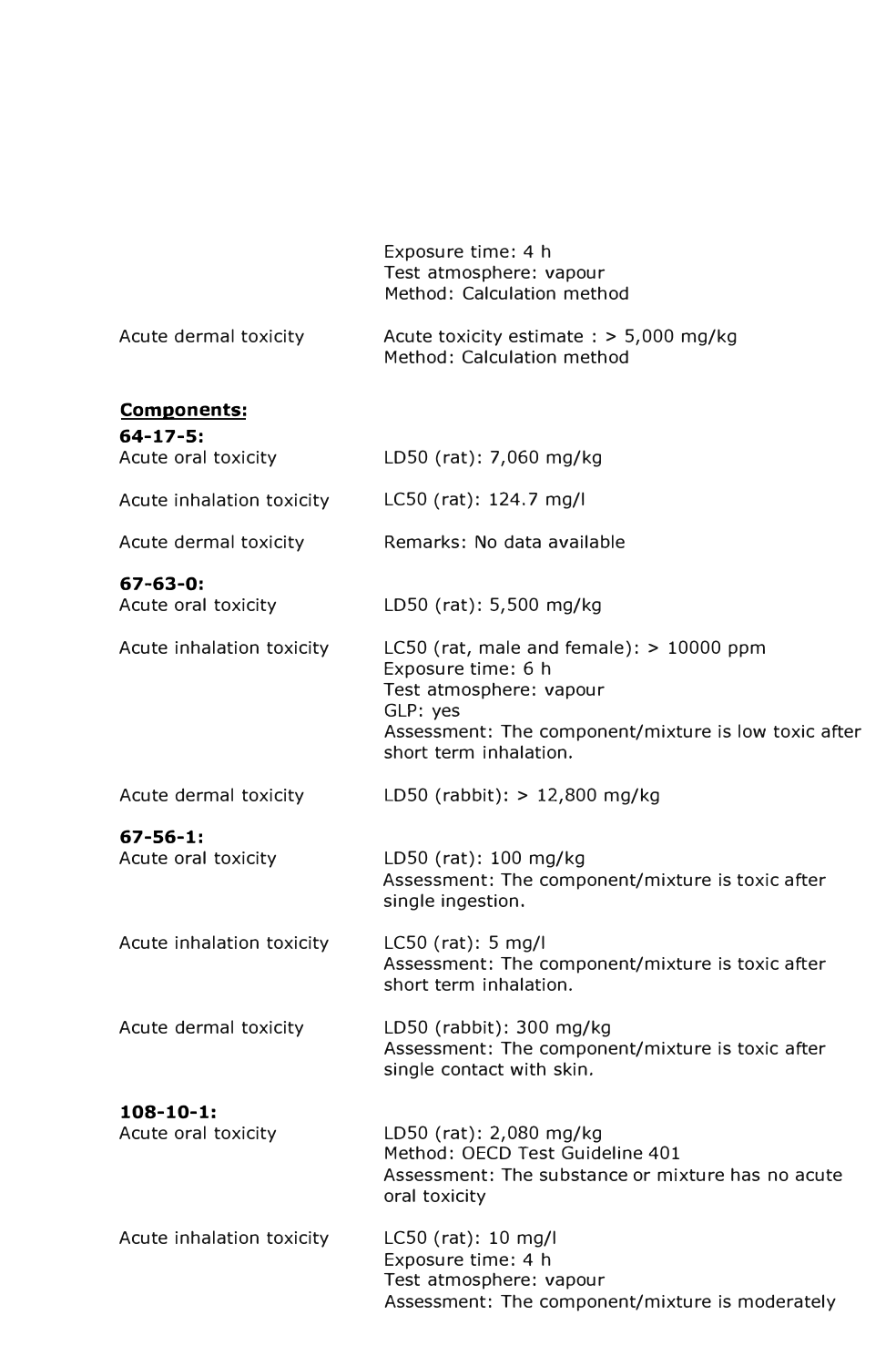toxic after short term inhalation.

| Acute dermal toxicity | LD50 (rat, male and female): $> 2,000$ mg/kg      |
|-----------------------|---------------------------------------------------|
|                       | Method: OECD Test Guideline 402                   |
|                       | GLP: yes                                          |
|                       | Assessment: The substance or mixture has no acute |
|                       | dermal toxicity                                   |

### **Skin corrosion/ irritation**

### **Components:**

**64-17-5:** Species: rabbit Result: Mild skin irritation

### **67-63-0:**

Species: rabbit Exposure time: 4 h Method: In vivo Result: No skin irritation

### **67-56-1:**

Species: rabbit Result: No skin irritation

# **108-10-1:**

Species: rabbit Exposure time: 4 h Method: OECD Test Guideline 404 Result: No skin irritation GLP: yes

# **Serious eye damage/eye irritation**

### **Components:**

**64-17-5:** Species: rabbit Result: Irritating to eyes.

### **67-63-0:**

Species: rabbit Result: Irritating to eyes. Exposure time: 24 h Method: In vivo

# **67-56-1:**

Species: rabbit Result: No eye irritation

**108-10-1:**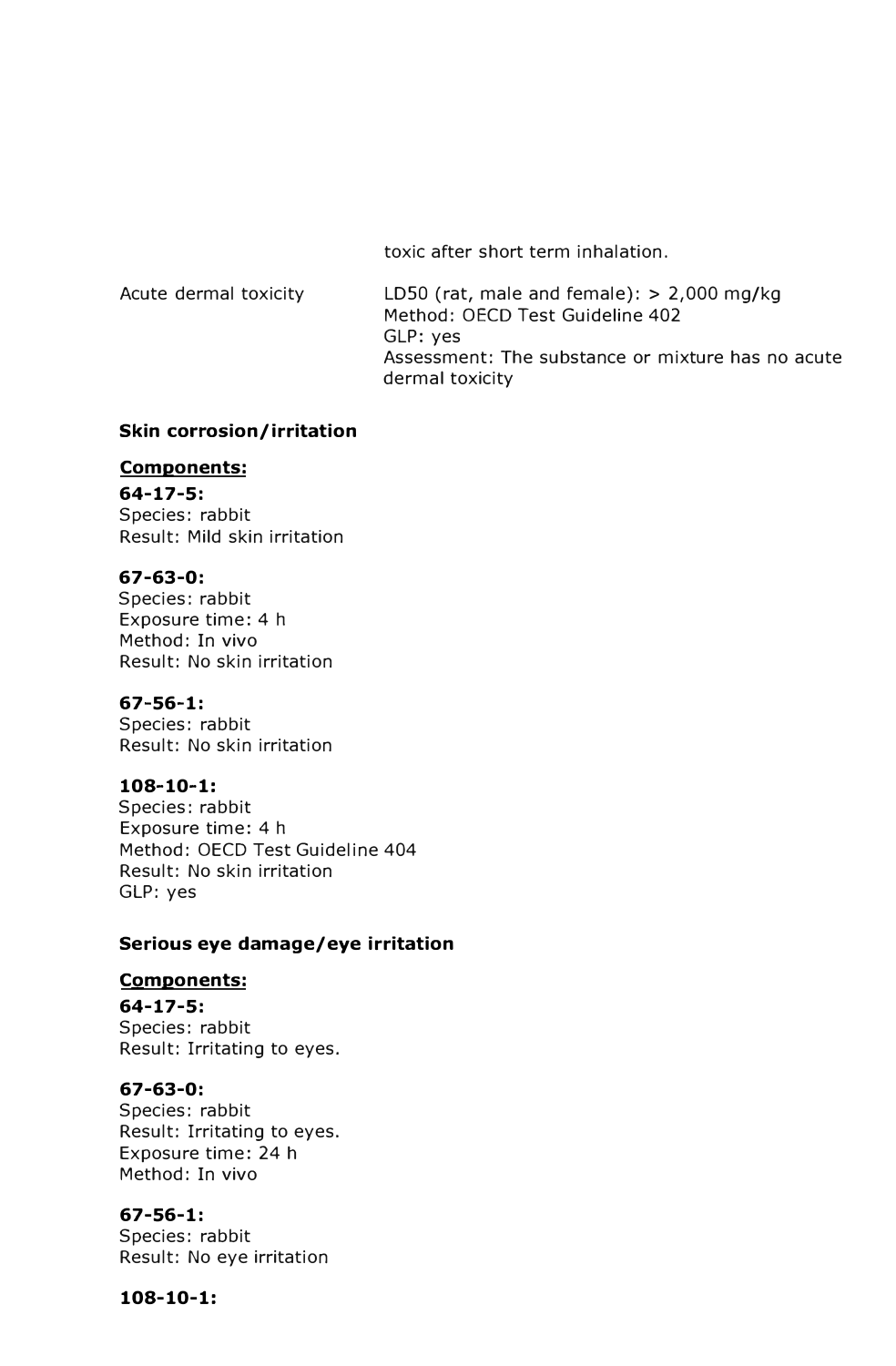Species: rabbit Result: Irritating to eyes. Method: OECD Test Guideline 405 GLP: yes

### **Respiratory or skin sensitisation**

### **Components:**

**64-17-5:**

Test Type: lymph node assay Species: mouse Method: OECD Test Guideline 429 GLP: No data available Remarks: Did not cause sensitisation on laboratory animals.

### **67-63-0:**

Test Type: Buehler Test Species: guinea pig Method: OECD Test Guideline 406 Result: Did not cause sensitisation on laboratory animals. GLP: yes

### **67-56-1:**

Test Type: Maximisation Test (GPMT) Species: guinea pig Method: OECD Test Guideline 406 Result: Did not cause sensitisation on laboratory animals.

### **108-10-1:**

Test Type: Maximisation Test (GPMT) Species: guinea pig Method: OECD Test Guideline 406 Result: Did not cause sensitisation on laboratory animals.

# **Germ cell mutagenicity**

| <b>Components:</b>    |                                                                                                                                                                                                                                          |
|-----------------------|------------------------------------------------------------------------------------------------------------------------------------------------------------------------------------------------------------------------------------------|
| $64 - 17 - 5:$        |                                                                                                                                                                                                                                          |
| Genotoxicity in vitro | Test Type: Mammalian cell gene mutation assay<br>Test species: mouse lymphoma cells<br>Metabolic activation: with and without metabolic acti-<br>vation<br>Method: OECD Test Guideline 476<br>Result: negative<br>GLP: No data available |
| Genotoxicity in vivo  | Test Type: Dominant lethal assay<br>Test species: mouse (male)<br>Application Route: Oral<br>Dose: 10 or 40% ethanol in water                                                                                                            |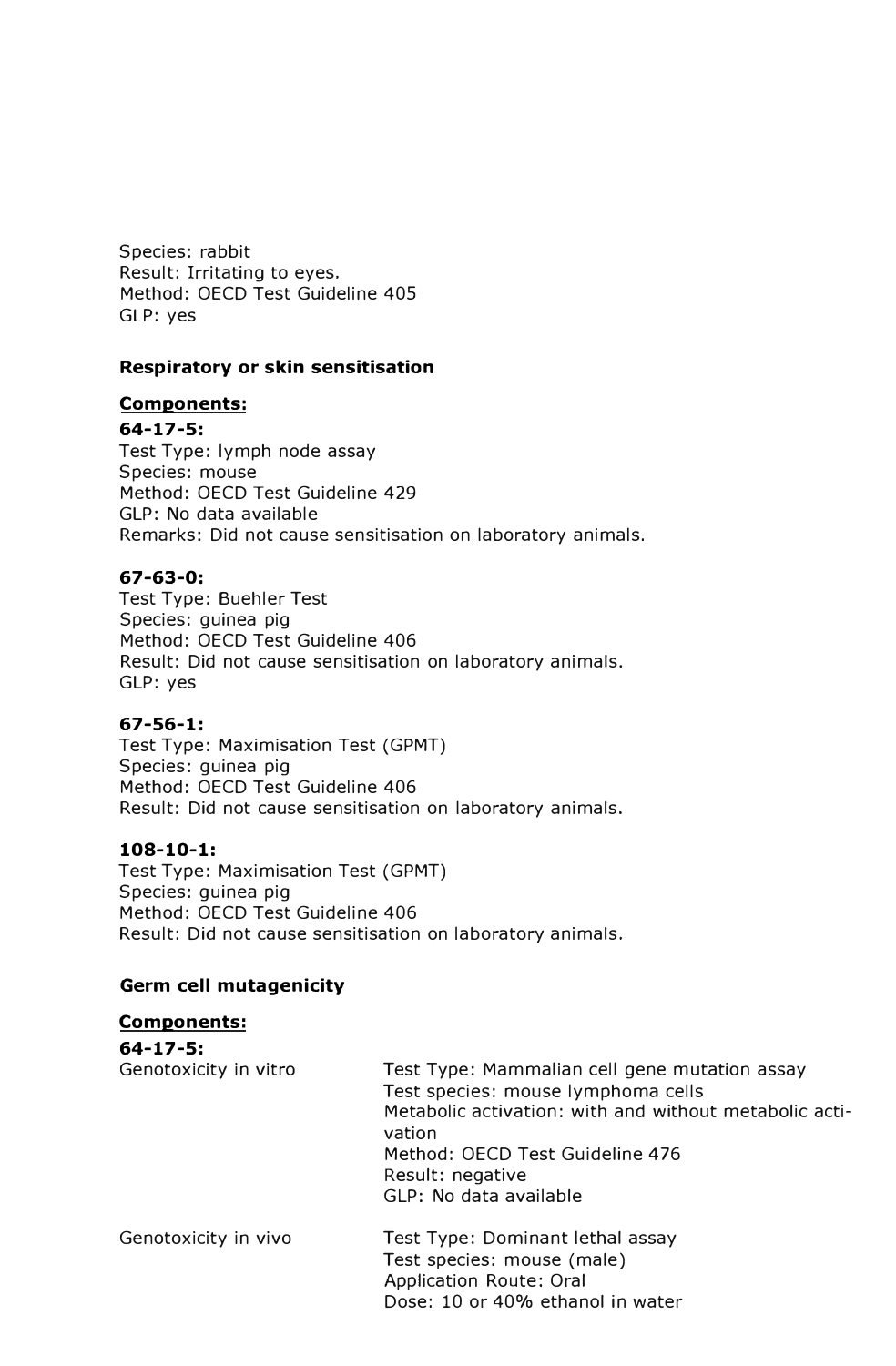|                                           | Method: OECD Test Guideline 478<br>Result: negative<br>GLP: No data available                                                                                                                                                 |
|-------------------------------------------|-------------------------------------------------------------------------------------------------------------------------------------------------------------------------------------------------------------------------------|
| Germ cell mutagenicity-<br>Assessment     | Mutagenicity classification not possible from current<br>data                                                                                                                                                                 |
| $67 - 63 - 0$ :                           |                                                                                                                                                                                                                               |
| Genotoxicity in vitro                     | Test Type: Ames test<br>Metabolic activation: with and without metabolic acti-<br>vation<br>Result: negative                                                                                                                  |
|                                           | Test Type: Mammalian cell gene mutation assay<br>Test species: Chinese hamster ovary (CHO)<br>Metabolic activation: with and without metabolic acti-<br>vation<br>Result: negative<br>GLP: yes                                |
| Genotoxicity in vivo                      | Test Type: In vivo micronucleus test<br>Test species: mouse (male and female)<br>Application Route: Intraperitoneal<br>Exposure time: Single<br>Dose: 0, 350, 1173, 2500, 3500 mg/kg<br>Result: negative<br>GLP: yes          |
| Germ cell mutagenicity-<br>Assessment     | Did not show mutagenic effects in animal experi-<br>ments.                                                                                                                                                                    |
| $67 - 56 - 1:$<br>Genotoxicity in vitro   | Test Type: DNA damage and/or repair<br>Metabolic activation: with and without metabolic acti-<br>vation<br>Result: Ambiguous                                                                                                  |
| Genotoxicity in vivo                      | Test Type: In vivo micronucleus test<br>Test species: mouse (male and female)<br>Cell type: Bone marrow<br>Application Route: Intraperitoneal<br>Exposure time: Single<br>Dose: 0, 1920, 3200, 4480 mg/kg<br>Result: negative |
| Germ cell mutagenicity-<br>Assessment     | Tests on bacterial or mammalian cell cultures did not<br>show mutagenic effects.                                                                                                                                              |
| $108 - 10 - 1$ :<br>Genotoxicity in vitro | Test Type: Ames test                                                                                                                                                                                                          |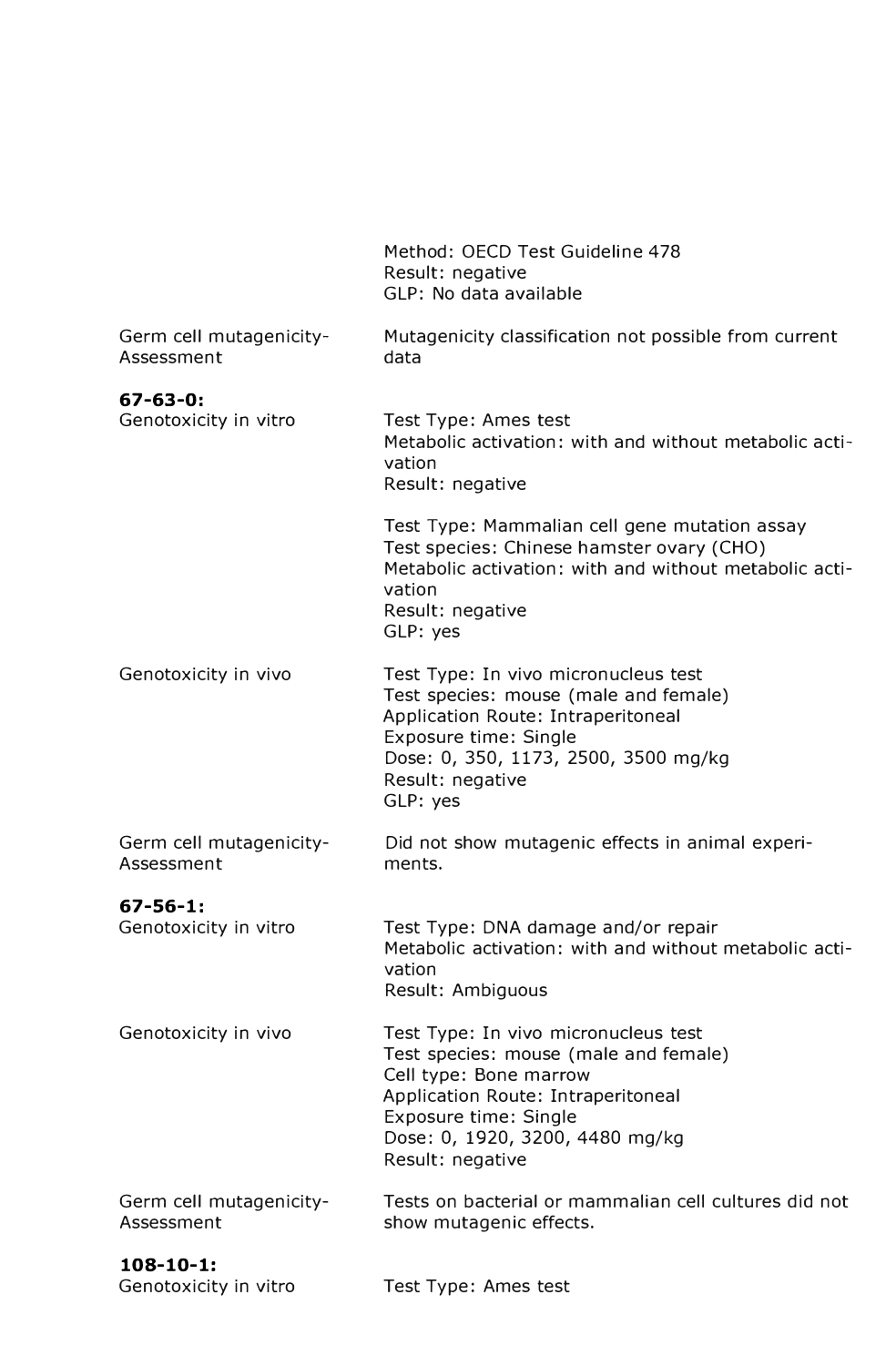|                                       | Metabolic activation: with and without metabolic acti-<br>vation<br>Method: OECD Test Guideline 471<br>Result: negative<br>GLP: yes                                                                                        |
|---------------------------------------|----------------------------------------------------------------------------------------------------------------------------------------------------------------------------------------------------------------------------|
| Genotoxicity in vivo                  | Test Type: In vivo micronucleus test<br>Test species: mouse<br>Cell type: Bone marrow<br>Application Route: Intraperitoneal<br>Exposure time: 12 - 48 h<br>Method: OECD Test Guideline 474<br>Result: negative<br>GLP: yes |
| Germ cell mutagenicity-<br>Assessment | Tests on bacterial or mammalian cell cultures did not<br>show mutagenic effects.                                                                                                                                           |

### **Carcinogenicity**

#### **Components:**

#### **64-17-5:**

Carcinogenicity - Assessment Carcinogenicity classification not possible from current data.

### **67-63-0:**

Species: rat, (male and female) Application Route: inhalation (vapour) Exposure time: 104 wks Activity duration: 6 h Dose: 0, 500, 2500, 5000 ppm Frequency of Treatment: 5 days/week NOAEL: 5,000 ppm

Method: OECD Test Guideline 451 Result: did not display carcinogenic properties GLP: yes

Species: mouse, (male and female) Application Route: inhalation (vapour) Exposure time: 78 wks Activity duration: 6 h Dose: 0, 500, 2500, 5000 ppm Frequency of Treatment: 5 days/week NOAEL: 5,000 ppm

Result: did not display carcinogenic properties GLP: yes

Carcinogenicity - As- Not classifiable as a human carcinogen.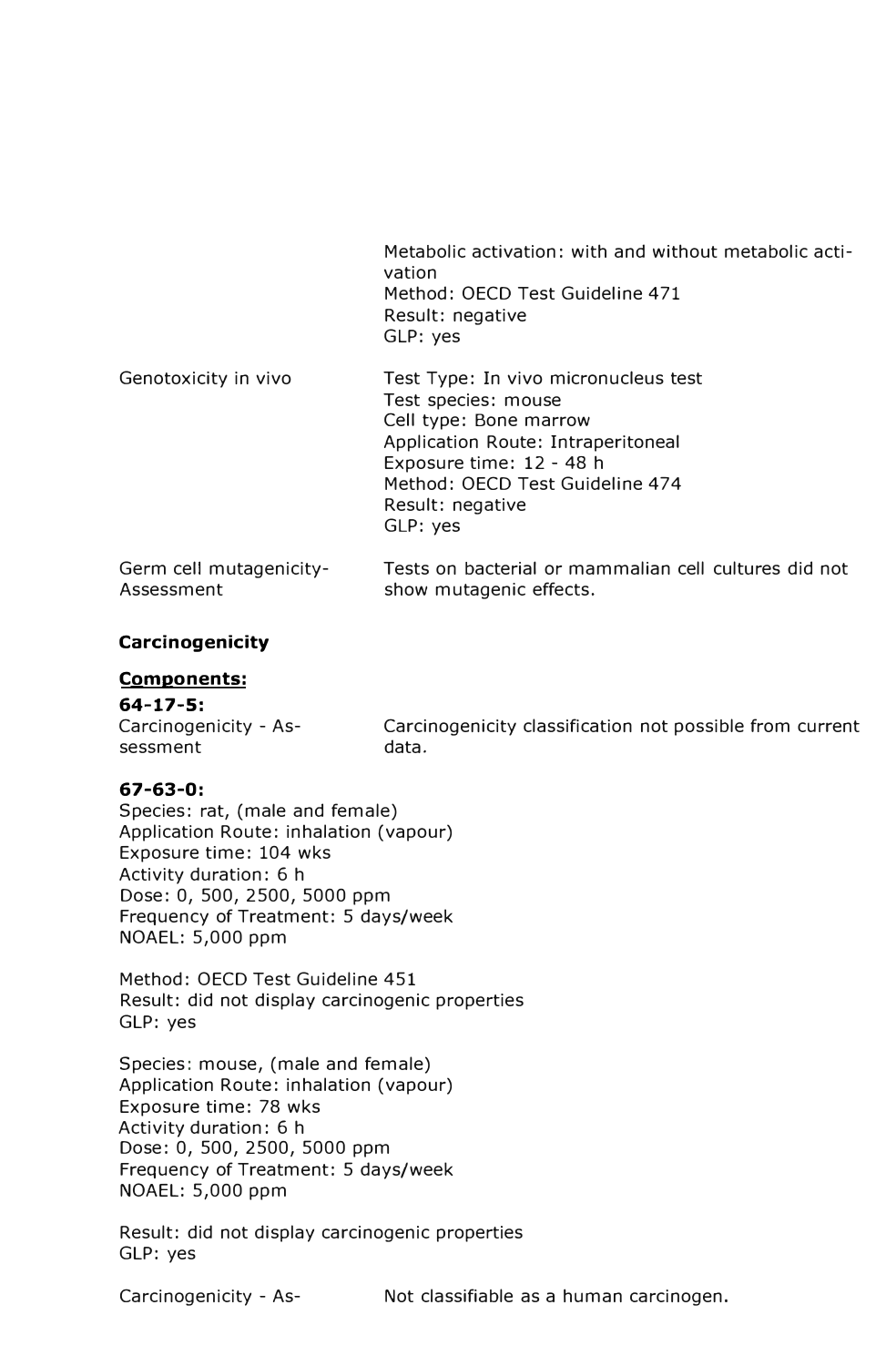sessment

### **67-56-1:**

sessment

Carcinogenicity - As-Suspected human carcinogens

**108-10-1:** Species: rat, (male and female) Application Route: inhalation (vapour) Exposure time: 2 yrs Dose: 0, 450, 900, 1800 ppm Frequency of Treatment: 6 h/d, 5 d/wk NOAEL: 450 ppm

Method: OECD Test Guideline 451 Result: Evidence of renal carcinogenesis that is not relevant to humans GLP: yes

sessment

Carcinogenicity - As-Suspected human carcinogens

#### **Reproductive toxicity**

### **Components:**

| $64 - 17 - 5:$                      |                                                                                                                                                                                                                                                                                                                                                                    |
|-------------------------------------|--------------------------------------------------------------------------------------------------------------------------------------------------------------------------------------------------------------------------------------------------------------------------------------------------------------------------------------------------------------------|
| Effects on fertility                | Test Type: Two-generation study<br>Species: mouse, male and female<br>Application Route: oral<br>Dose: 5, 10 and 15% v/v in water<br>General Toxicity - Parent: NOAEL: 15 % diet<br>General Toxicity F1: NOAEL: 10 % diet<br>Symptoms: reduced litter size Reduced sperm motility<br>in F1 generation<br>Method: OECD Test Guideline 416<br>GLP: No data available |
| Effects on foetal devel-<br>opment  | Species: rat<br>Application Route: Inhalation<br>Dose: 10,000, 16,000 or 20,000 ppm<br>General Toxicity Maternal: NOAEL: 16,000 ppm<br>Teratogenicity: NOAEL: > 20,000 ppm<br>Symptoms: No malformations were observed.<br>Method: OECD Test Guideline 414<br>GLP: No data available                                                                               |
| Reproductive toxicity<br>Assessment | Fertility classification not possible from current data.<br>Embryotoxicity classification not possible from current<br>data.                                                                                                                                                                                                                                       |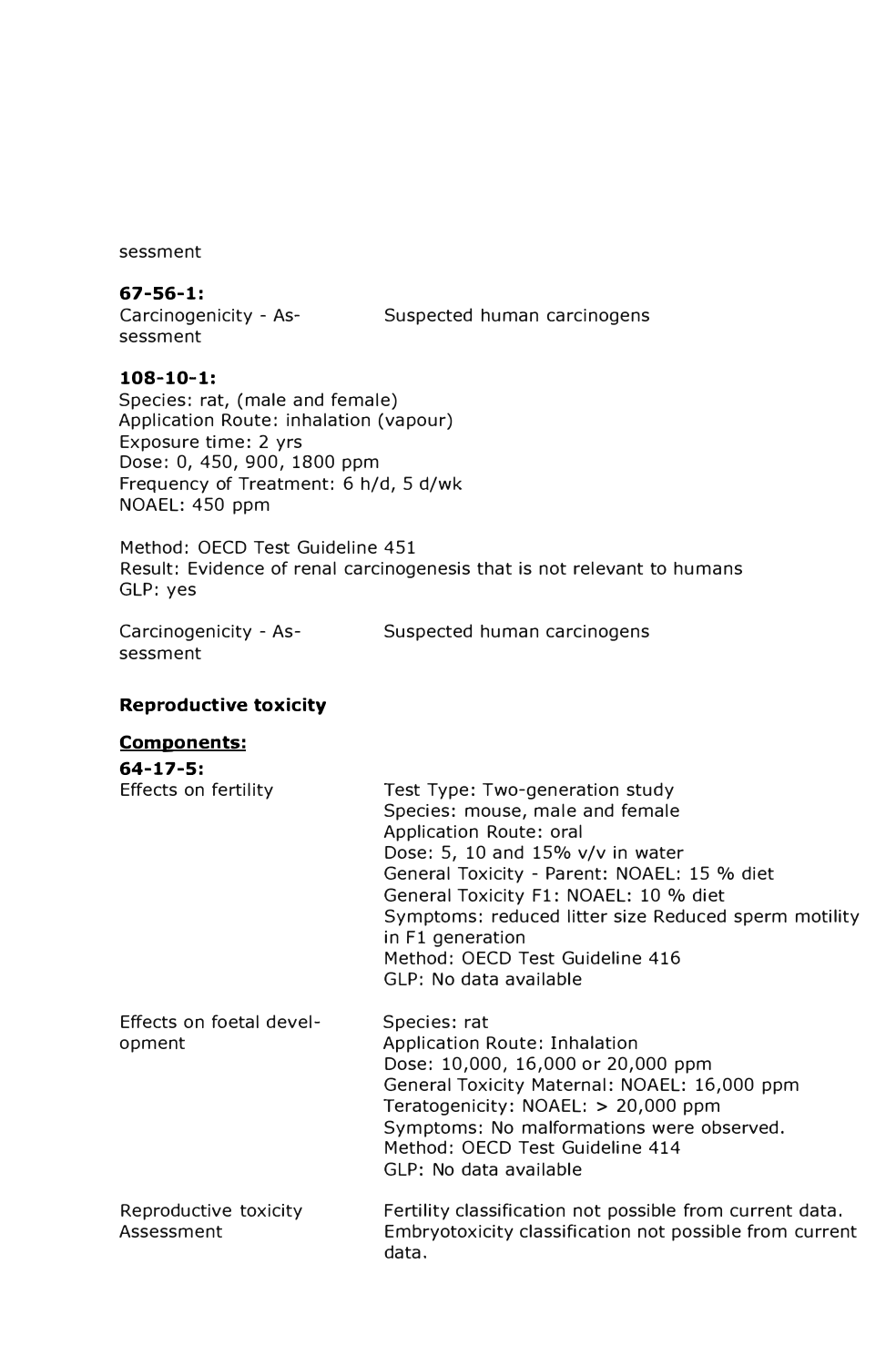| Effects on fertility                    | Test Type: Two-generation study<br>Species: rat, male and female<br>Dose: 0, 100, 500, 1000 mg/kg bw/d<br>General Toxicity - Parent: NOAEL: 500 mg/kg body<br>weight<br>General Toxicity F1: NOAEL: 500 mg/kg body weight<br>Fertility: NOAEL: 1,000 mg/kg body weight<br>Symptoms: Maternal effects. Fetotoxicity. Reduced<br>offspring weight gain.<br>Method: OECD Test Guideline 416<br>Result: Animal testing did not show any effects on<br>fertility.<br>GLP: yes |
|-----------------------------------------|--------------------------------------------------------------------------------------------------------------------------------------------------------------------------------------------------------------------------------------------------------------------------------------------------------------------------------------------------------------------------------------------------------------------------------------------------------------------------|
| Effects on foetal devel-<br>opment      | Species: rabbit<br><b>Application Route: Oral</b><br>Dose: 0, 120, 240, 480 mg/kg bw/day<br>Duration of Single Treatment: 13 d<br>General Toxicity Maternal: NOAEL: 240 mg/kg body<br>weight<br>Developmental Toxicity: NOAEL: 480 mg/kg<br>Symptoms: Maternal toxicity<br>Result: No teratogenic effects.<br>GLP: yes                                                                                                                                                   |
| Reproductive toxicity -<br>Assessment   | Animal testing did not show any effects on fertility.<br>Did not show teratogenic effects in animal experi-<br>ments.                                                                                                                                                                                                                                                                                                                                                    |
| $67 - 56 - 1$ :<br>Effects on fertility | Test Type: Two-generation study<br>Species: rat, male and female<br>Application Route: Inhalation<br>Dose: 0, 0.013, 0.13, 1.3 mg/L<br>Duration of Single Treatment: 20 h<br>General Toxicity - Parent: NOAEC: 1.3 mg/l<br>General Toxicity F1: NOAEC: 0.13 mg/l<br>Fertility: NOAEC: 1.3 mg/l<br>Symptoms: Effects on postnatal development.<br>Result: Animal testing did not show any effects on<br>fertility.                                                        |
| Effects on foetal devel-<br>opment      | Species: rat<br>Application Route: inhalation (vapour)<br>Dose: 0, 6.65, 13.3, 26.6 mg/L<br>Duration of Single Treatment: 20 d<br>Frequency of Treatment: 7 hr/day<br>General Toxicity Maternal: NOAEC: 13.3 mg/L<br>Teratogenicity: NOAEC: 6.65 mg/L<br>Result: Teratogenic effects.                                                                                                                                                                                    |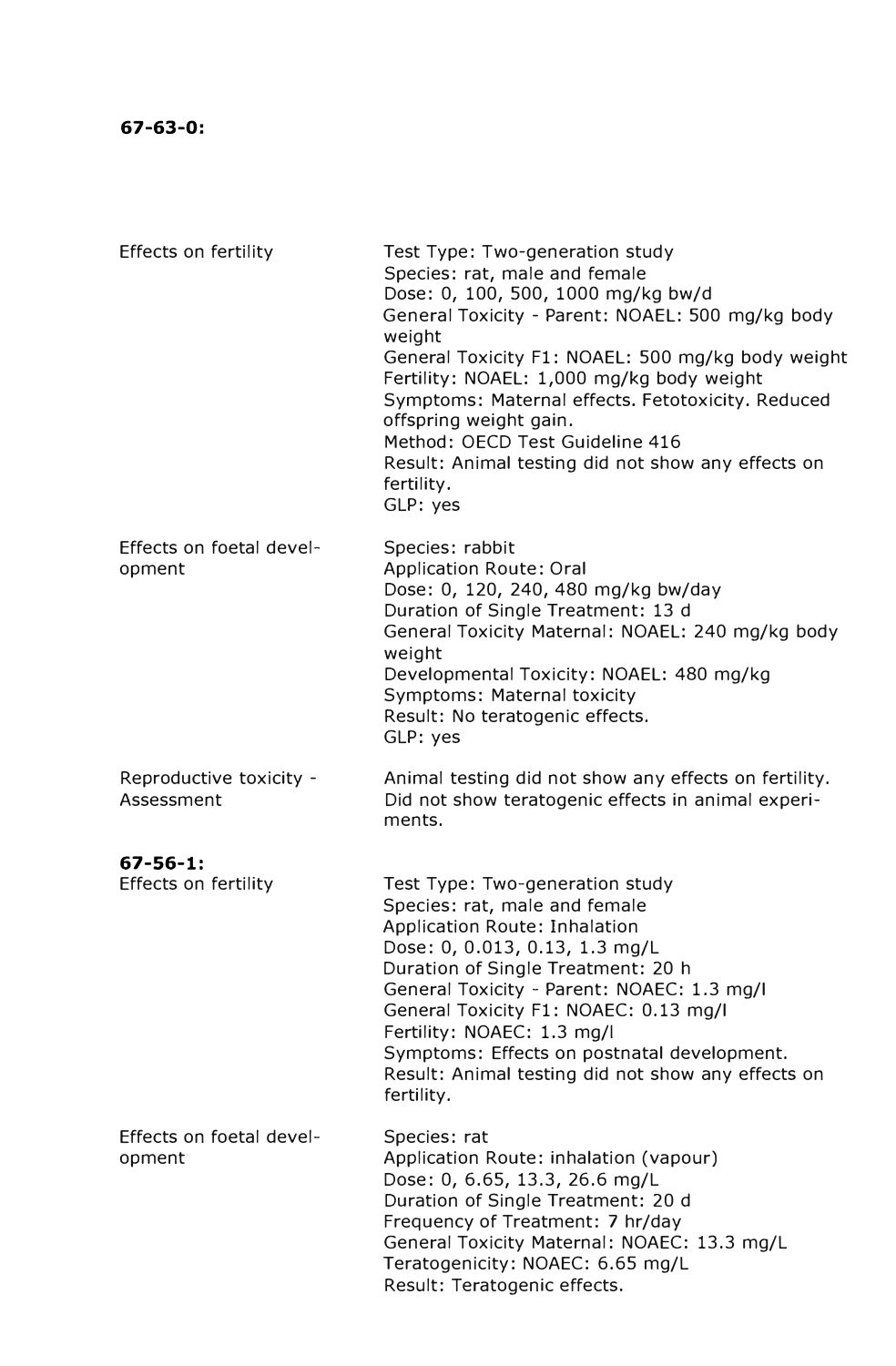| Reproductive toxicity -<br>Assessment    | Some evidence of adverse effects on sexual function<br>and fertility, and/or on development, based on animal<br>experiments.                                                                                                                                                                                                                                                                                                                                                                 |
|------------------------------------------|----------------------------------------------------------------------------------------------------------------------------------------------------------------------------------------------------------------------------------------------------------------------------------------------------------------------------------------------------------------------------------------------------------------------------------------------------------------------------------------------|
| $108 - 10 - 1$ :<br>Effects on fertility | Test Type: Two-generation study<br>Species: rat, male and female<br>Application Route: inhalation (vapour)<br>Dose: 0, 500, 1000, 2000 ppm<br>Duration of Single Treatment: 6 h<br>Frequency of Treatment: 7 days/week<br>General Toxicity - Parent: NOAEC: 1,000 ppm<br>General Toxicity F1: NOAEC: 1,000 ppm<br>Fertility: NOAEC: 2,000 ppm<br>Symptoms: Maternal effects. sedation<br>Method: OECD Test Guideline 416<br>Result: Animal testing did not show any effects on<br>fertility. |
| Effects on foetal devel-<br>opment       | Species: rat<br>Application Route: inhalation (vapour)<br>Dose: 0, 300, 1000, 3000 ppm<br>Duration of Single Treatment: 10 d<br>Frequency of Treatment: 6 hr/day<br>General Toxicity Maternal: NOAEC: 1,000 ppm<br>Teratogenicity: NOAEC: 3,000 ppm<br>Symptoms: Maternal toxicity, Specific developmental<br>abnormalities., Reduced body weight, Reduced num-<br>ber of viable fetuses.<br>Method: OECD Test Guideline 414<br>Result: No teratogenic effects.<br>GLP: yes                  |
| Reproductive toxicity<br>Assessment      | No evidence of adverse effects on sexual function and<br>fertility, and on development, based on animal exper-<br>iments.                                                                                                                                                                                                                                                                                                                                                                    |

# **STOT - single exposure**

# **Product:No** data available

# **Components:**

### 64-17-5:

| <b>Exposure routes:</b> | <b>Target Organs:</b> | <b>Assessment:</b>    | <b>Remarks:</b> |
|-------------------------|-----------------------|-----------------------|-----------------|
| Inhalation              | Central nervous       | May cause drowsi-     |                 |
|                         | system                | ness or dizziness.,   |                 |
|                         |                       | The substance or      |                 |
|                         |                       | mixture is classified |                 |
|                         |                       | as specific target    |                 |
|                         |                       | organ toxicant, sin-  |                 |
|                         |                       | gle exposure, cate-   |                 |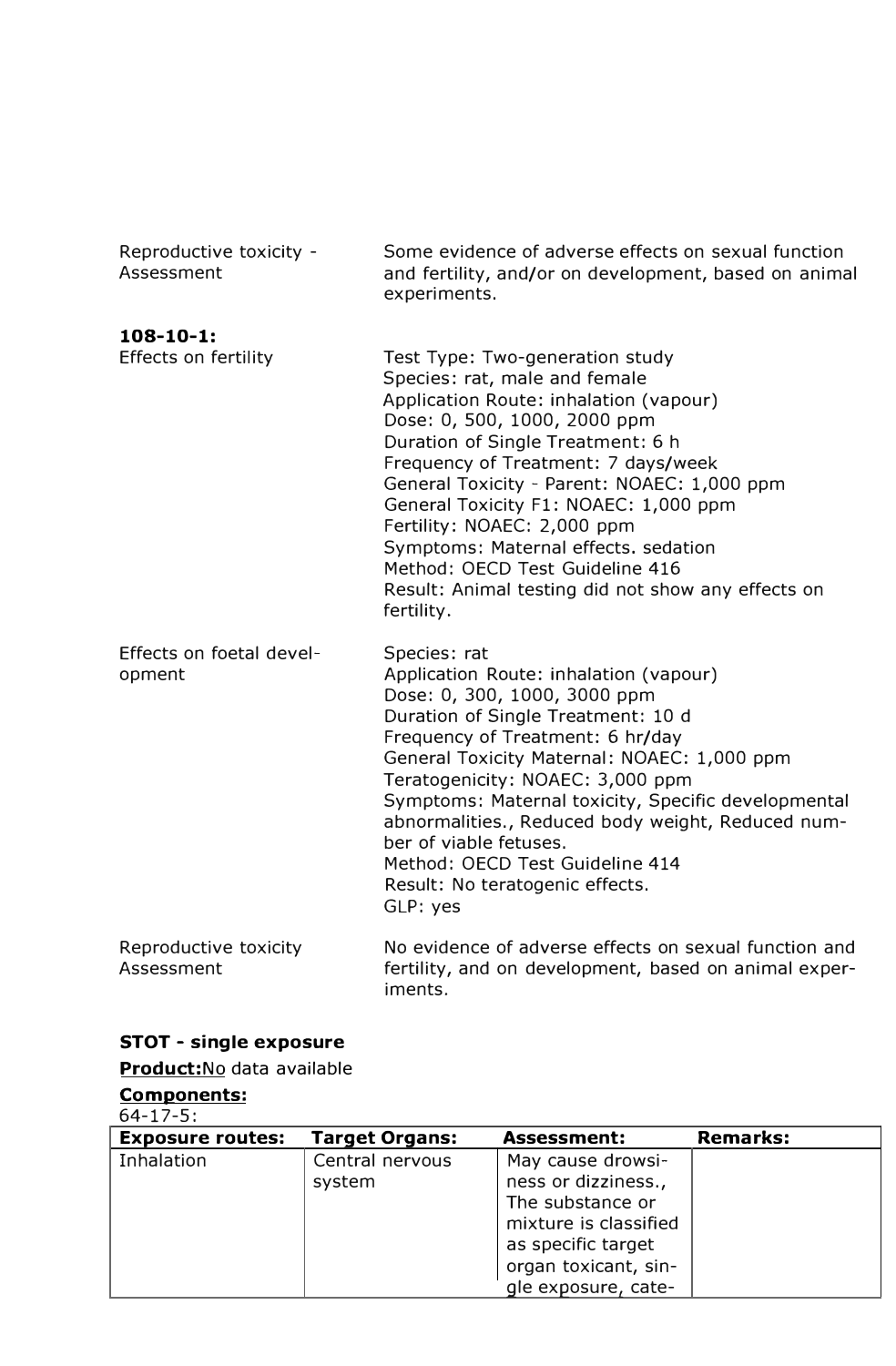|            |                    | gory 3 with narcotic<br>effects.                                                                                                                                                                          |  |
|------------|--------------------|-----------------------------------------------------------------------------------------------------------------------------------------------------------------------------------------------------------|--|
| Inhalation | Respiratory system | May cause respira-<br>tory irritation., The<br>substance or mix-<br>ture is classified as<br>specific target or-<br>gan toxicant, single<br>exposure, category<br>3 with respiratory<br>tract irritation. |  |

# $67-63-0$

| <b>Exposure routes:</b>    | <b>Target Organs:</b>     | <b>Assessment:</b>                                                                                                                                                                             | <b>Remarks:</b> |
|----------------------------|---------------------------|------------------------------------------------------------------------------------------------------------------------------------------------------------------------------------------------|-----------------|
| Inhalation, Inges-<br>tion | Central nervous<br>system | May cause drowsi-<br>ness or dizziness.,<br>The substance or<br>mixture is classified<br>as specific target<br>organ toxicant, sin-<br>gle exposure, cate-<br>gory 3 with narcotic<br>effects. |                 |

# 67-56-1:

| <b>Exposure routes:</b> | <b>Target Organs:</b>             | <b>Assessment:</b>                                                                                                                                       | <b>Remarks:</b> |
|-------------------------|-----------------------------------|----------------------------------------------------------------------------------------------------------------------------------------------------------|-----------------|
|                         | Eyes, Central nerv-<br>ous system | Causes damage to<br>organs., The sub-<br>stance or mixture is<br>classified as specific<br>target organ toxi-<br>cant, single expo-<br>sure, category 1. |                 |

### $108 - 10 - 1$

| <b>Exposure routes:</b> | <b>Target Organs:</b>    | <b>Assessment:</b>                                                                                                                                                                                        | <b>Remarks:</b> |
|-------------------------|--------------------------|-----------------------------------------------------------------------------------------------------------------------------------------------------------------------------------------------------------|-----------------|
| Inhalation              | <b>Respiratory Tract</b> | May cause respira-<br>tory irritation., The<br>substance or mix-<br>ture is classified as<br>specific target or-<br>gan toxicant, single<br>exposure, category<br>3 with respiratory<br>tract irritation. |                 |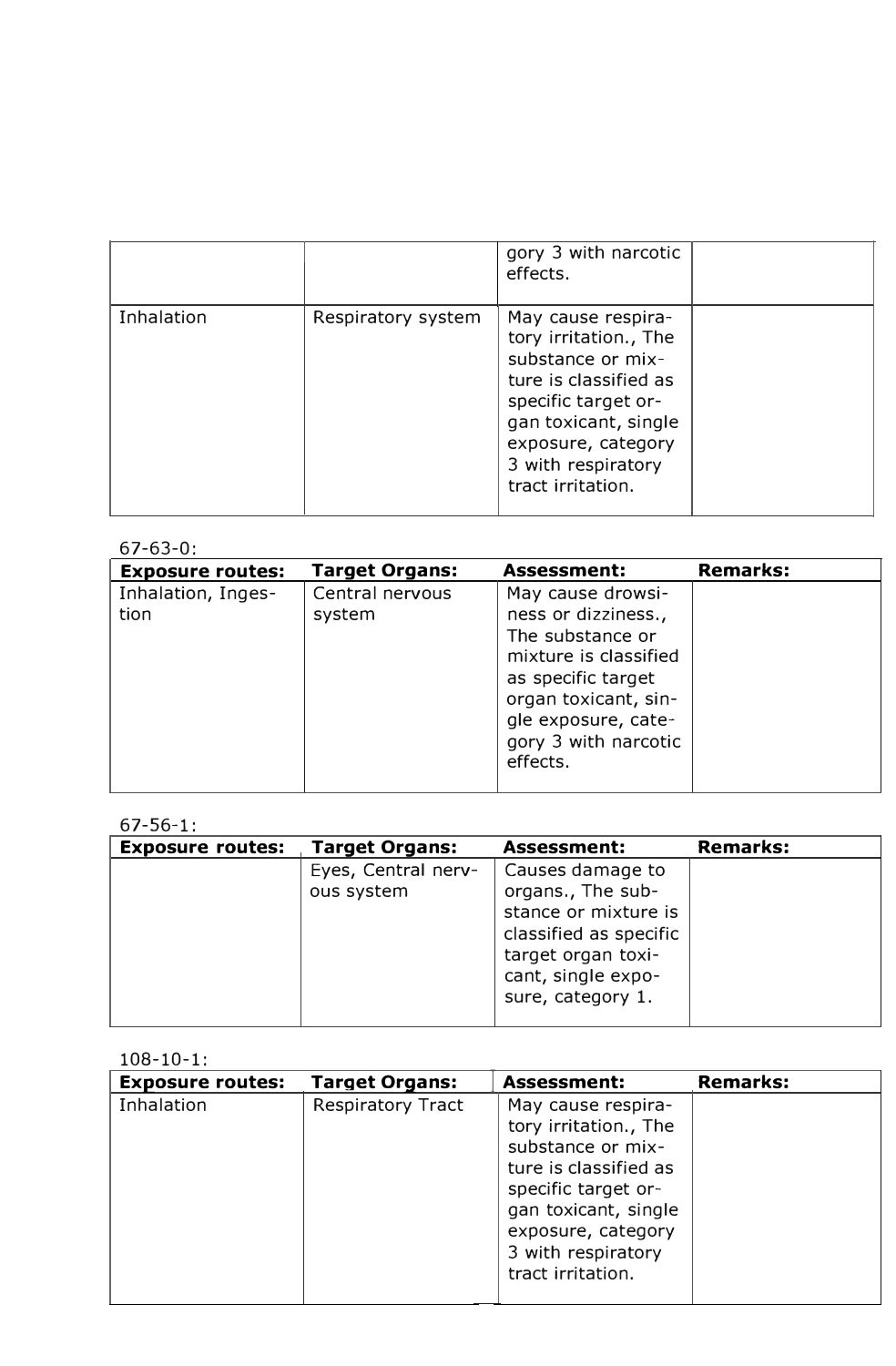**STOT - repeated exposure** 

**Product:No** data available

**Components:** 

**64-17-5:No** data available

**67-63-0:No** data available

**67-56-1:No** data available

**108-10-1:No** data available

### **Repeated dose toxicity**

### **Components:**

#### **64-17-5:**

Species: rat, male and female NOAEL: 10 ml/kg Application Route: Oral Exposure time: 7 or 14 wk Number of exposures: 2 times/d, 7 d/wk Dose: 5, 10, 20ml/kg of 16.25% etoh Method: OECD Test Guideline 408 GLP: yes

### **67-63-0:**

Species: rat, male and female NOAEL: > 5000 Application Route: inhalation (vapour) Exposure time: 13 wks Number of exposures: 6 h/d, 5 d/wk Dose: 0, 100, 500, 1500, 5000 ppm Method: OECD Test Guideline 413 GLP: yes Symptoms: Central nervous system depression

Species: mouse, male and female NOAEL: > 5000 Application Route: inhalation (vapour) Exposure time: 13 wks Number of exposures: 6 h/d, 5 d/wk Dose: 0, 100, 500, 1500, 5000 ppm Method: OECD Test Guideline 413 GLP: yes Symptoms: Central nervous system depression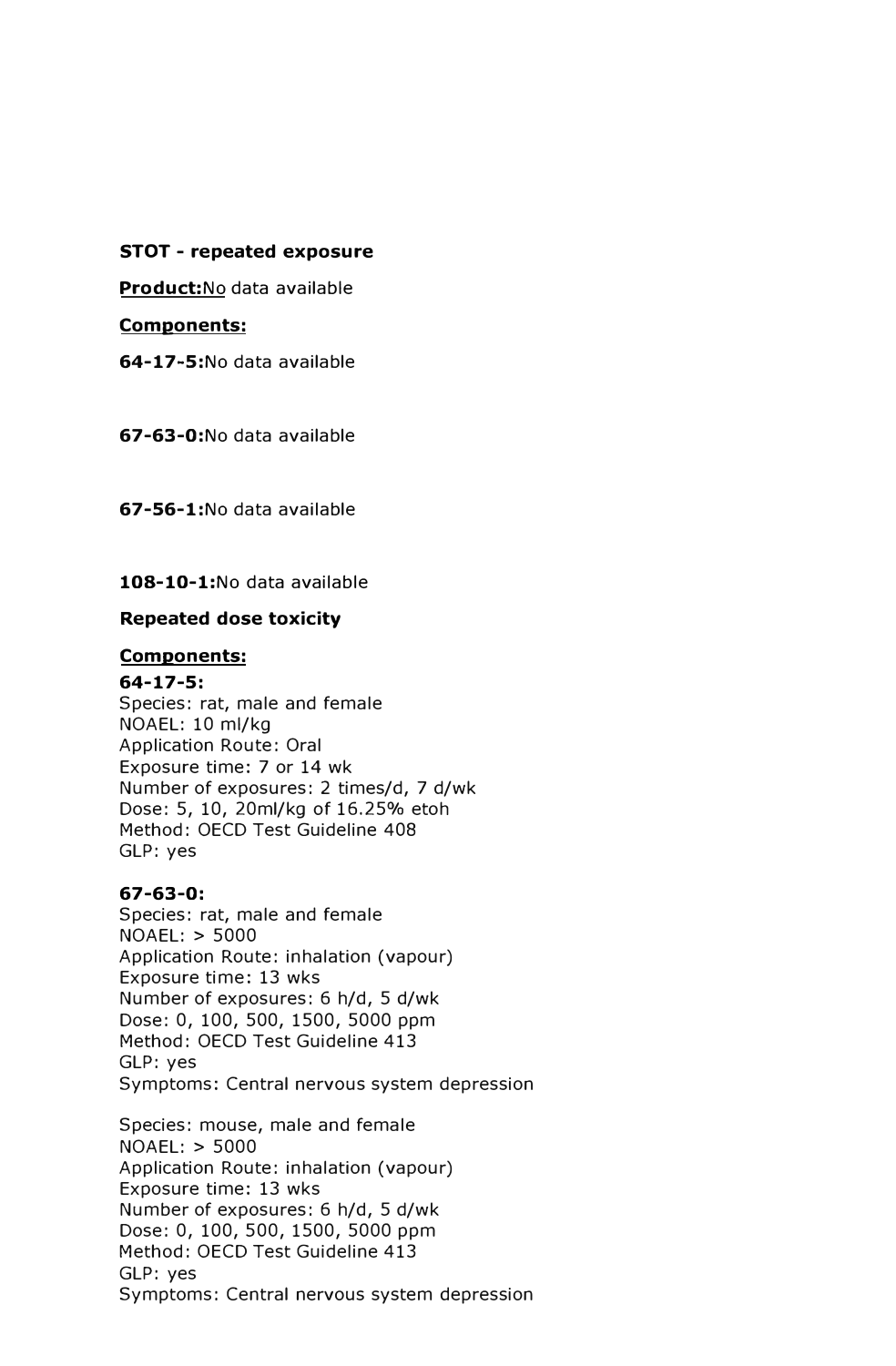#### **67-56-1:**

Species: mouse, male and female NOAEL: 1.3 mg/I Application Route: Inhalation Exposure time: 12 mths Number of exposures: Continuous Dose: 0, 0.013, 0.13, 1.3 mg/L

### **108-10-1:**

Species: rat, male and female NOAEL: 250 mg/kg Application Route: Oral Exposure time: 13 wks Number of exposures: 7 d/wk Dose: 0, 50, 250, 1000 mg/kg bw/day Method: OECD Test Guideline 408 GLP: yes Symptoms: Kidney disorders Remarks: male rat hydrocarbon nephropathy not relevant to humans

# **Aspiration toxicity**

# **Components:**

**64-17-5:** No aspiration toxicity classification

### **67-63-0:**

May be harmful if swallowed and enters airways.

### **108-10-1:**

No aspiration toxicity classification

### **Further information**

### **Product:**

Remarks: Solvents may degrease the skin.

# **SECTION 12. ECOLOGICAL INFORMATION**

### **Ecotoxicity**

# **Components: 64-17-5:**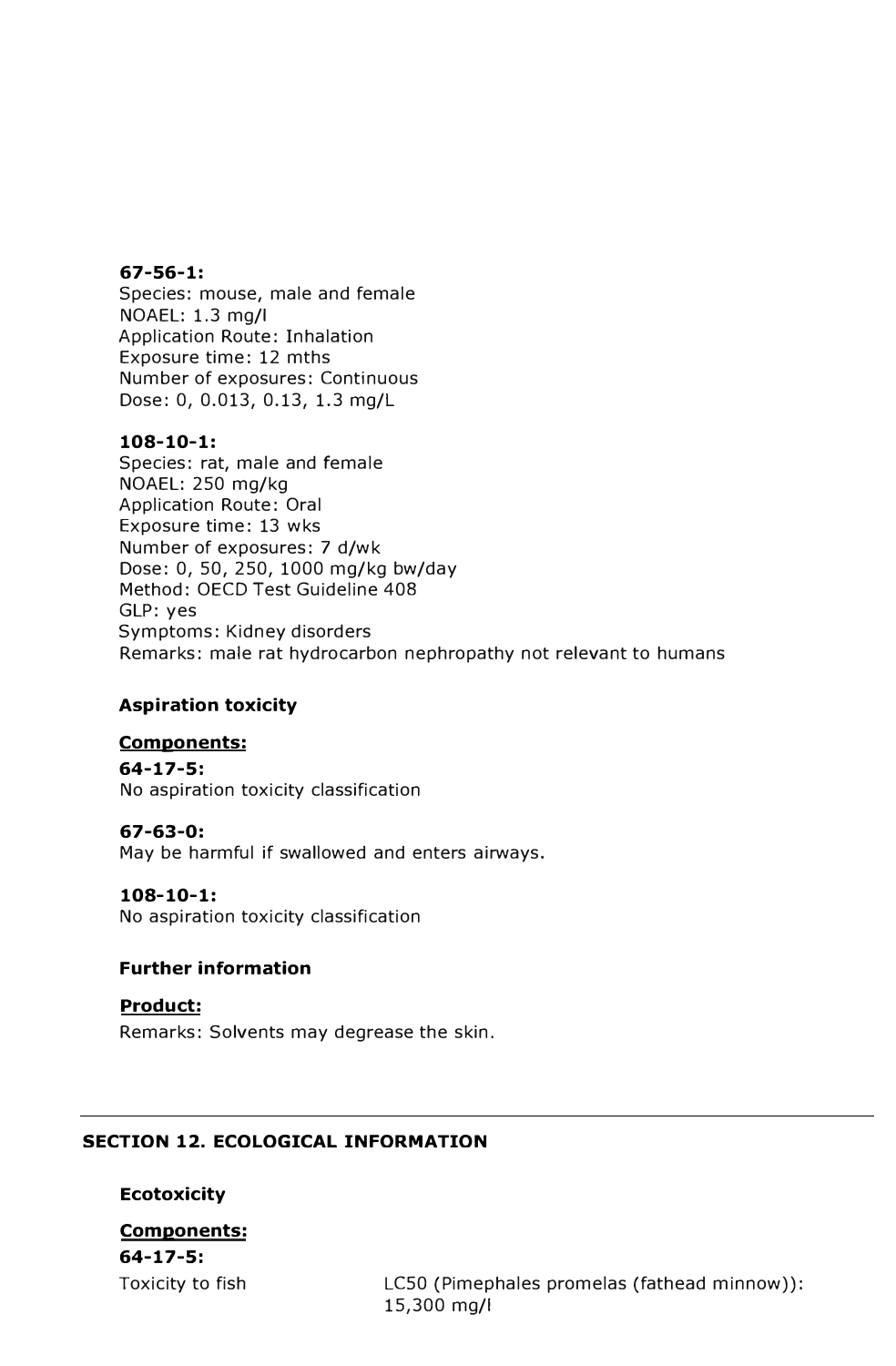|                                                             | Exposure time: 96 h<br>Test Type: flow-through test                                                                                                                                                |
|-------------------------------------------------------------|----------------------------------------------------------------------------------------------------------------------------------------------------------------------------------------------------|
| Toxicity to daphnia and<br>other aquatic inverte-<br>brates | EC50 (Ceriodaphnia dubia): 5,012 mg/l<br>Exposure time: 48 h<br>Test Type: static test                                                                                                             |
| Toxicity to algae                                           | EC50 (Chlorella vulgaris (Fresh water algae)): 275<br>mg/1<br>End point: Growth rate<br>Exposure time: 72 h<br>Test Type: static test<br>Method: OECD Test Guideline 201<br>GLP: No data available |
| $67 - 63 - 0:$                                              |                                                                                                                                                                                                    |
| Toxicity to fish                                            | LC50 (Pimephales promelas (fathead minnow)): 9,640<br>mg/1<br>Exposure time: 96 h<br>Test Type: flow-through test                                                                                  |
| Toxicity to daphnia and<br>other aquatic inverte-<br>brates | EC50 (Daphnia magna (Water flea)): > 100 mg/l<br>Exposure time: 24 h<br>Test Type: static test                                                                                                     |
| Toxicity to algae                                           | Remarks: No data available                                                                                                                                                                         |
| Toxicity to bacteria                                        | Toxicity threshold (Pseudomonas putida): 1,050 mg/l<br>Exposure time: 16 h                                                                                                                         |
| $67 - 56 - 1$ :                                             |                                                                                                                                                                                                    |
| Toxicity to fish                                            | LC50 (Lepomis macrochirus (Bluegill sunfish)): 15,400<br>mg/l<br>Exposure time: 96 h<br>Test Type: flow-through test                                                                               |
| Toxicity to daphnia and<br>other aquatic inverte-<br>brates | EC50 (Daphnia magna (Water flea)): > 10,000 mg/l<br>Exposure time: 48 h<br>Test Type: static test                                                                                                  |
| Toxicity to algae                                           | EC50 (Scenedesmus capricornutum (fresh water al-<br>gae)): 22,000 mg/l<br>End point: Growth rate<br>Exposure time: 96 h<br>Test Type: static test<br>Method: OECD Test Guideline 201               |
| Toxicity to bacteria                                        | IC50 (activated sludge): $> 1,000$ mg/l<br>End point: Growth rate<br>Exposure time: 3 h                                                                                                            |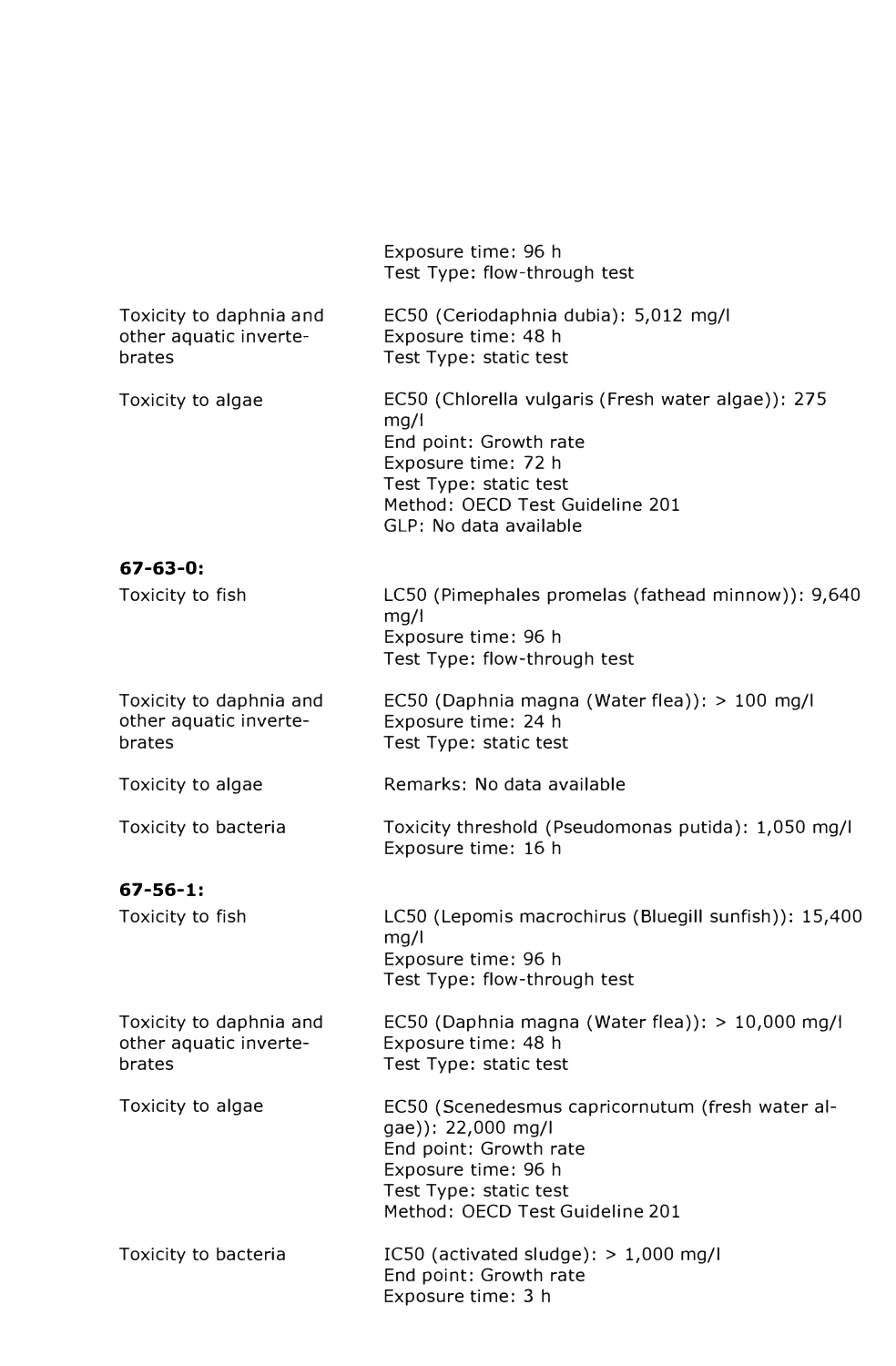Test Type: Static Method: OECD Test Guideline 209

| $108 - 10 - 1$ :                                                   |                                                                                                                                               |
|--------------------------------------------------------------------|-----------------------------------------------------------------------------------------------------------------------------------------------|
| Toxicity to fish                                                   | LC50 (Danio rerio (zebra fish)): $> 179$ mg/l<br>Exposure time: 96 h<br>Test Type: static test<br>Method: OECD Test Guideline 203             |
| Toxicity to daphnia and<br>other aquatic inverte-<br><b>brates</b> | EC50 (Daphnia magna (Water flea)): > 200 mg/l<br>Exposure time: 48 h<br>Test Type: static test<br>Method: OECD Test Guideline 202<br>GLP: yes |
| Toxicity to algae                                                  | EC50 (Pseudokirchneriella subcapitata (green algae)):<br>400 mg/l<br>End point: Growth rate<br>Exposure time: 96 h<br>Test Type: static test  |
| Ecotoxicology Assessment<br>Acute aquatic toxicity                 | This product has no known ecotoxicological effects.                                                                                           |

# Chronic aquatic toxicity This product has no known ecotoxicological effects.

# **Persistence and degradability**

| <b>Components:</b>                    |                                                                                                     |
|---------------------------------------|-----------------------------------------------------------------------------------------------------|
| 64-17-5:                              |                                                                                                     |
| Biodegradability                      | Result: Readily biodegradable.                                                                      |
| 67-63-0:                              |                                                                                                     |
| Biodegradability                      | Result: Readily biodegradable.<br>Biodegradation: 95 %<br>Method: OECD Test Guideline 301E          |
| Chemical Oxygen De-<br>mand (COD)     | $0.00209$ mg/g                                                                                      |
| Theoritical Oxygen De-<br>mand (ThOD) | $0.00240$ mg/g                                                                                      |
| 67-56-1:                              |                                                                                                     |
| Biodegradability                      | aerobic<br>Result: Readily biodegradable.<br>Biodegradation: 72 %<br>Remarks: Readily biodegradable |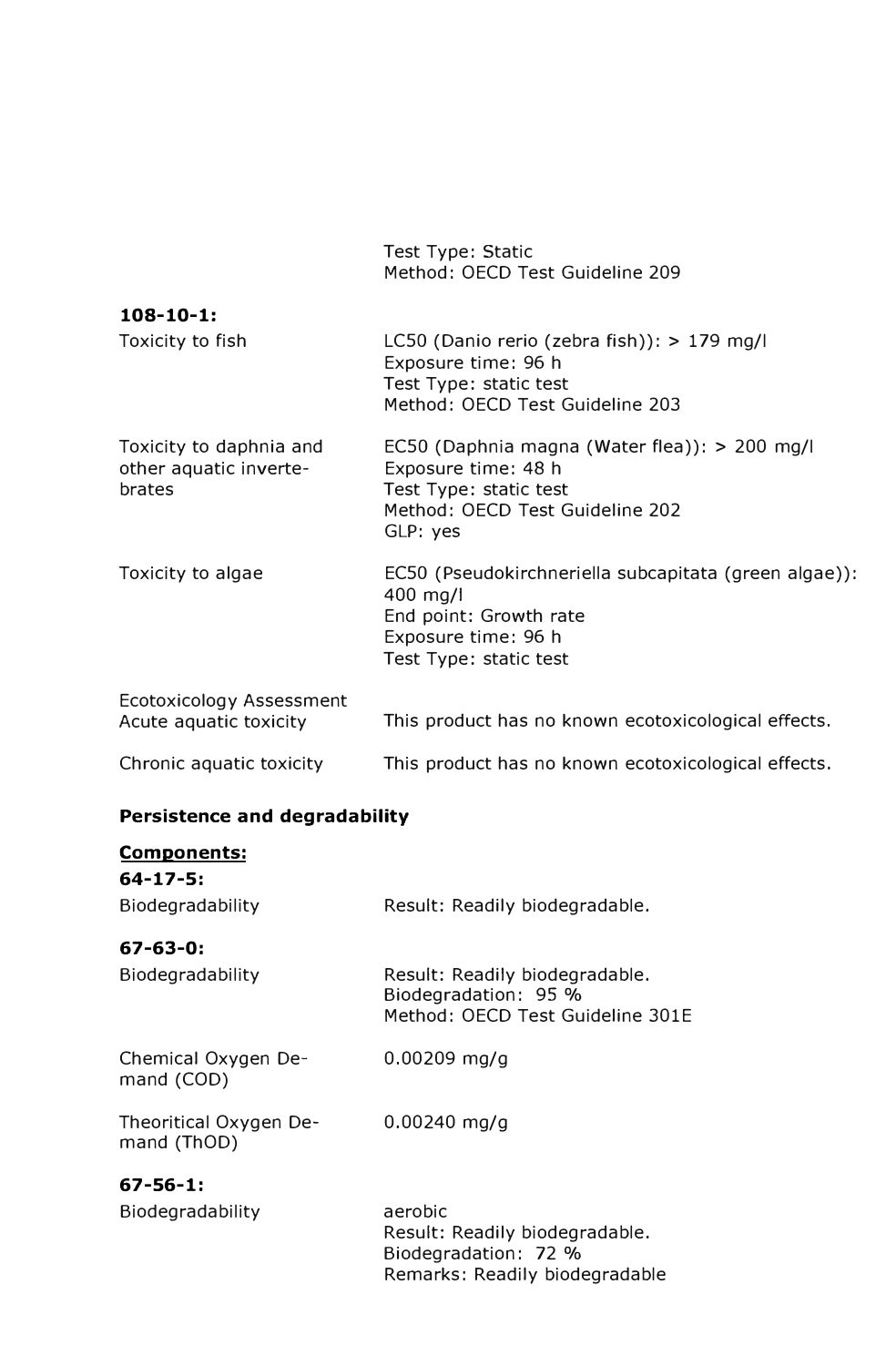| Biochemical Oxygen De- 600 - 1,120 mg/g<br>mand (BOD) |                                                                                                                                                 |
|-------------------------------------------------------|-------------------------------------------------------------------------------------------------------------------------------------------------|
| Chemical Oxygen De-<br>mand (COD)                     | $1,420$ mg/g                                                                                                                                    |
| BOD/COD                                               | BOD: 600 - 1120COD: 1420                                                                                                                        |
| Stability in water                                    | Hydrolysis: 91 % at 19 $^{\circ}$ C(72 h)<br>Remarks: Hydrolyses on contact with water.<br>Hydrolyses readily.                                  |
| $108 - 10 - 1$ :                                      |                                                                                                                                                 |
| Biodegradability                                      | Inoculum: activated sludge<br>Biodegradation: 83 %<br>Exposure time: 28 d<br>Method: OECD Test Guideline 301F<br>Remarks: Readily biodegradable |
| Biochemical Oxygen De-<br>mand (BOD)                  | $1,940$ mg/g                                                                                                                                    |
| Chemical Oxygen De-<br>mand (COD)                     | $2,160$ mg/g                                                                                                                                    |
| Theoritical Oxygen De-<br>mand (ThOD)                 | $0.00272$ mg/g                                                                                                                                  |
| <b>Bioaccumulative potential</b>                      |                                                                                                                                                 |
| Components:                                           |                                                                                                                                                 |

**64-17-5:**

| <b>Bioaccumulation</b>                     | Remarks: Bioaccumulation is unlikely.                                                                |
|--------------------------------------------|------------------------------------------------------------------------------------------------------|
| $67 - 63 - 0:$<br><b>Bioaccumulation</b>   | Bioconcentration factor (BCF): 3.16<br>Remarks: Does not significantly accumulate in organ-<br>isms. |
| Partition coefficient: n-<br>octanol/water | log Pow: $0.05$ (25 °C)                                                                              |
| $67 - 56 - 1:$<br><b>Bioaccumulation</b>   | Species: Cyprinus carpio (Carp)                                                                      |

Bioaccumulation Species: Cyprinus carpio (Carp) Bioconcentration factor ( BCF): l. 0 Exposure time: 72 d Temperature: 20 °C Concentration: 5 mg/I Remarks: This substance is not considered to be very persistent nor very bioaccumulating (vPvB).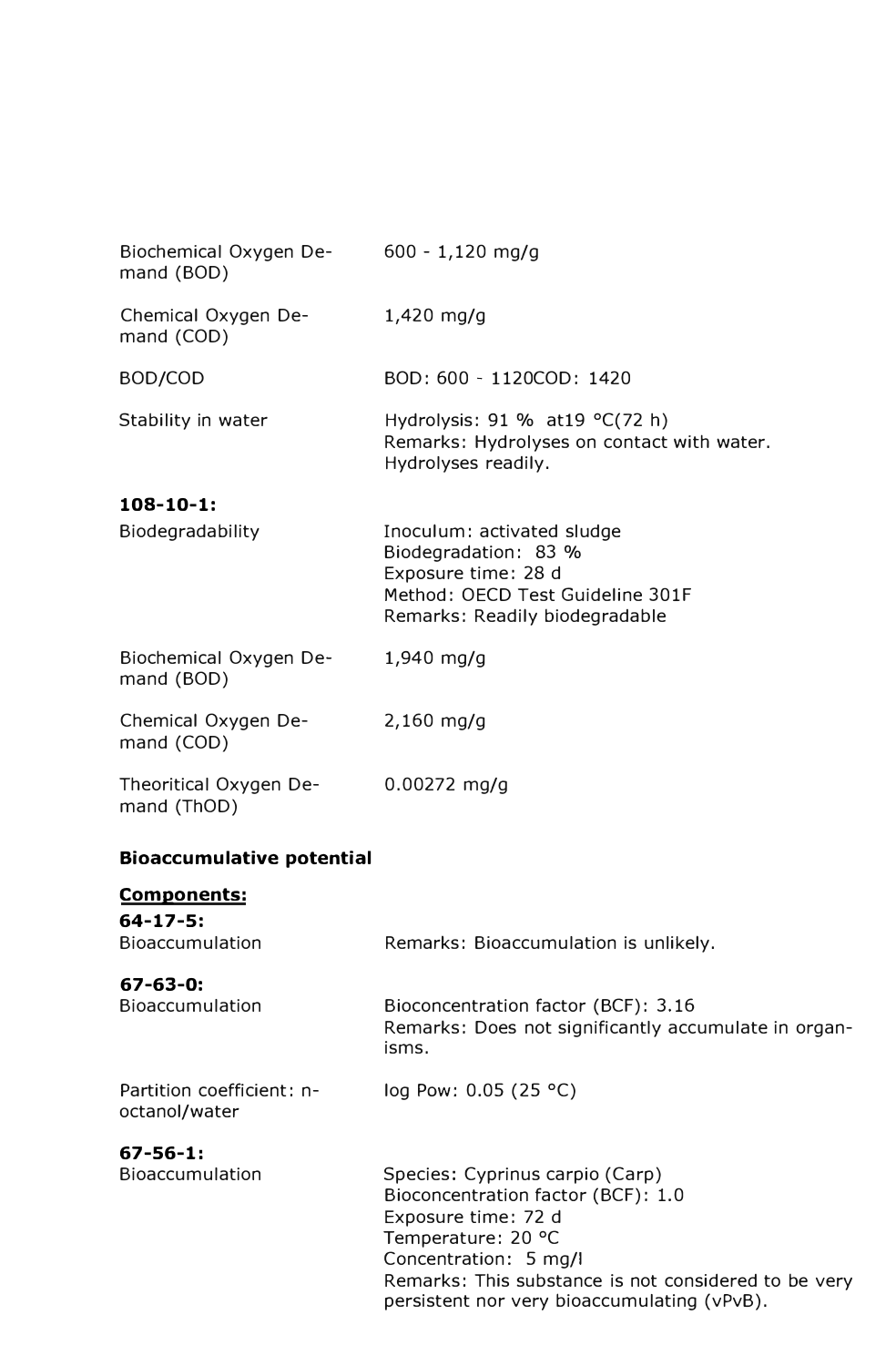| Partition coefficient: n-<br>octanol/water | log Pow: -0.77                                                                                                                                                                   |
|--------------------------------------------|----------------------------------------------------------------------------------------------------------------------------------------------------------------------------------|
| $108 - 10 - 1:$<br>Bioaccumulation         | Remarks: Bioaccumulation is unlikely.                                                                                                                                            |
| Partition coefficient: n-<br>octanol/water | Pow: 24<br>log Pow: Calculated 1.9                                                                                                                                               |
| <b>Mobility in soil</b>                    |                                                                                                                                                                                  |
| <b>Components:</b>                         |                                                                                                                                                                                  |
| $67 - 63 - 0:$<br>Stability in soil        | Remarks: Adsorbs on soil.                                                                                                                                                        |
| $108 - 10 - 1:$<br>Stability in soil       | Remarks: Not expected to adsorb on soil.                                                                                                                                         |
| Other adverse effects                      |                                                                                                                                                                                  |
| No data available                          |                                                                                                                                                                                  |
| <b>Product:</b>                            |                                                                                                                                                                                  |
| Regulation                                 | 40 CFR Protection of Environment; Part 82 Protection<br>of Stratospheric Ozone - CAA Section 602 Class I Sub-<br>stances                                                         |
| Remarks                                    | This product neither contains, nor was manufactured<br>with a Class I or Class II ODS as defined by the U.S.<br>Clean Air Act Section 602 (40 CFR 82, Subpt. A, App.A<br>$+$ B). |
| Additional ecological in-<br>formation     | No data available                                                                                                                                                                |

# **SECTION 13. DISPOSAL CONSIDERATIONS**

| <b>Disposal methods</b> |                                                                                       |
|-------------------------|---------------------------------------------------------------------------------------|
| Waste from residues     | Dispose of in accordance with all applicable local,<br>state and federal regulations. |

Contaminated packaging Empty remaining contents. Dispose of as unused product. Do not re-use empty containers.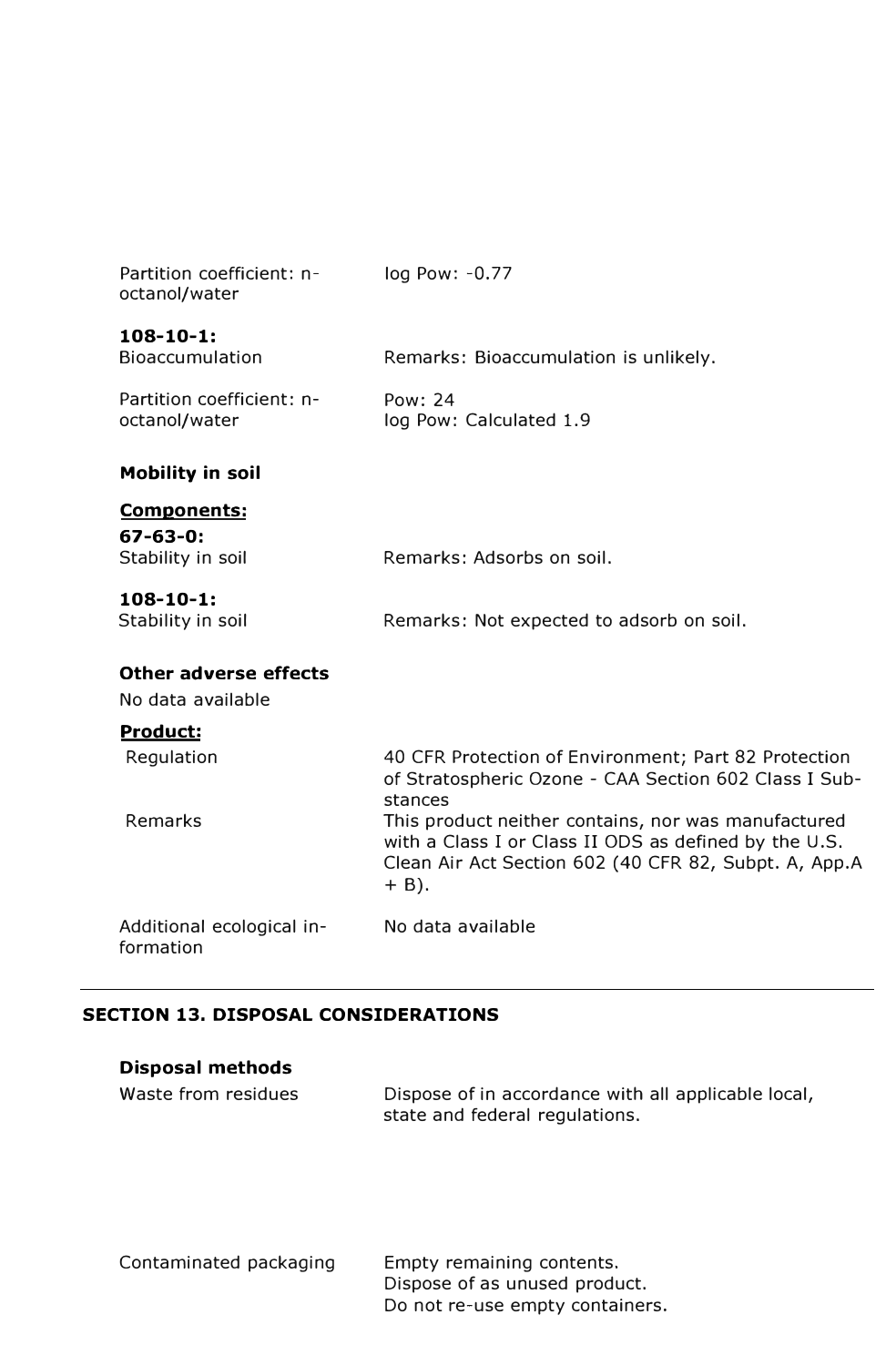Do not burn, or use a cutting torch on, the empty drum.

### **SECTION 14. TRANSPORT INFORMATION**

**IATA (International Air Transport Association):** UN1987, ALCOHOLS, N.O.S., (ETHANOL, ISOPROPYL ALCOHOL) , 3, II, Flash Point: 16.11 °C(61.00 °F)

**IMDG (International Maritime Dangerous Goods):** UN1987, ALCOHOLS, N.O.S., (ETHANOL, ISOPROPYL ALCOHOL), 3, II

**DOT (Department of Transportation):** UN1987, ALCOHOLS, N.O.S., (ETHANOL, ISOPROPYL ALCOHOL), 3, II

### **SECTION 15. REGULATORY INFORMATION**

| <b>OSHA Hazards</b>         | Flammable liquid, Carcinogen, Toxic by ingestion,<br>Toxic by skin absorption, Moderate eye irritant,<br>Moderate respiratory irritant, Reproductive hazard                                                  |
|-----------------------------|--------------------------------------------------------------------------------------------------------------------------------------------------------------------------------------------------------------|
| <b>WHMIS Classification</b> | B2: Flammable liquid<br>D1B: Toxic Material Causing Immediate and Serious<br><b>Toxic Effects</b><br>D2A: Very Toxic Material Causing Other Toxic Effects<br>D2B: Toxic Material Causing Other Toxic Effects |

### **EPCRA - Emergency Planning and Community Right-to-Know Act**

#### **CERCLA Reportable Quantity**

| Components | ' CAS-No. | Component<br>RQ (lbs) | Calculated product<br>RQ (lbs) |
|------------|-----------|-----------------------|--------------------------------|
| Methanol   | 67-56-1   | 5000                  |                                |

\*: Calculated RQ exceeds reasonably attainable upper limit.

### **SARA 304 Extremely Hazardous Substances Reportable Quantity**

This material does not contain any components with a section 304 EHS RQ.

| <b>SARA 311/312</b><br><b>Hazards</b> | Fire Hazard<br>Chronic Health Hazard<br>Acute Health Hazard                                                             |
|---------------------------------------|-------------------------------------------------------------------------------------------------------------------------|
| <b>SARA 302</b>                       | SARA 302: No chemicals in this material are subject<br>to the reporting requirements of SARA Title III,<br>Section 302. |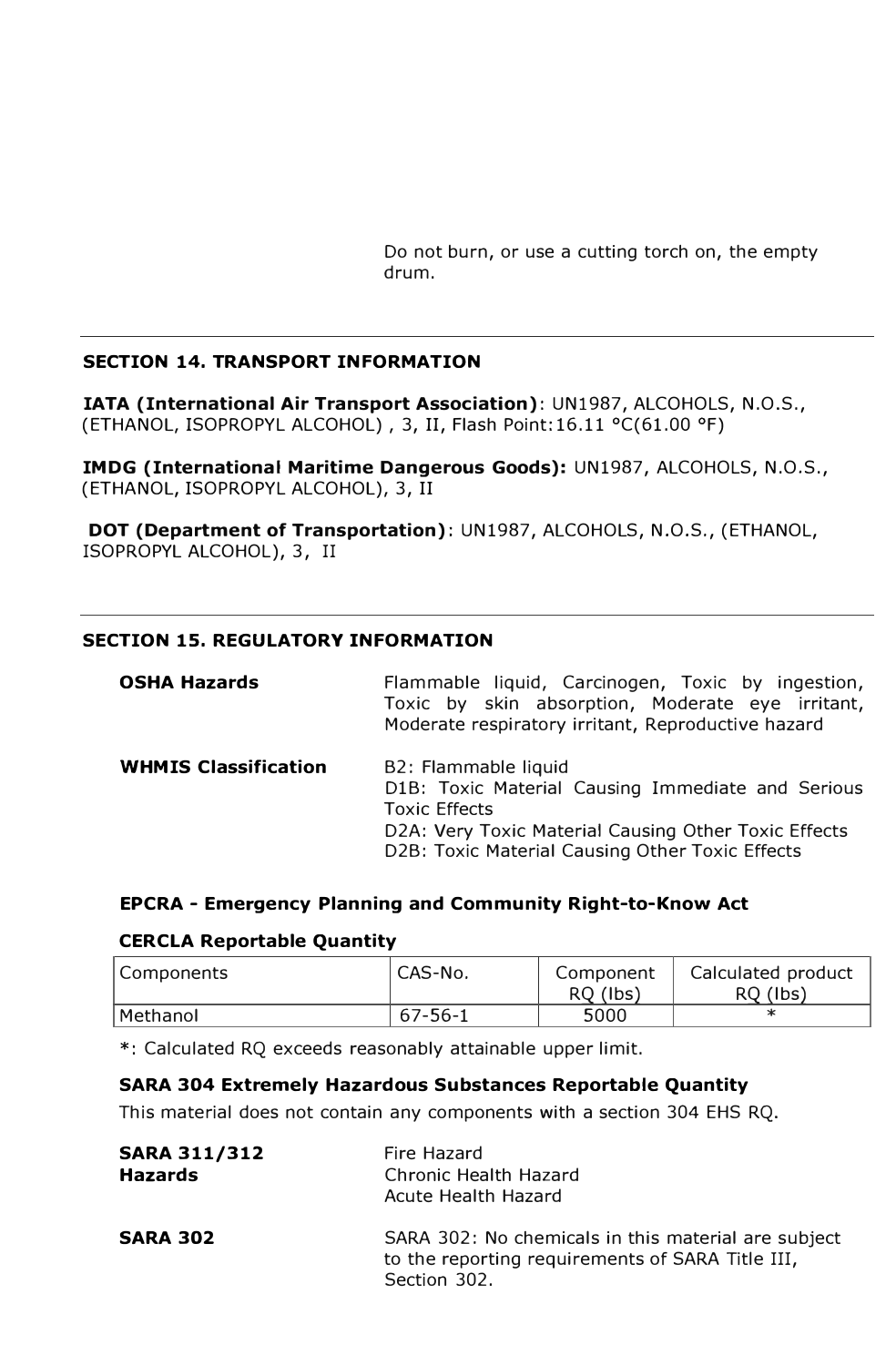**SARA 313** : The following components are subject to reporting levels established by SARA Title III, Section 313: 67-56-1 Methanol 4.2248 %

#### 108-10-1 Methyl isobutyl 1.005 % ketone

### **Clean Air Act**

The following chemical(s) are listed as HAP under the U.S. Clean Air Act, Section 12 (40 CFR 61):

| $67 - 56 - 1$  | Methanol                                                                     | 4.2248%                                                                             |
|----------------|------------------------------------------------------------------------------|-------------------------------------------------------------------------------------|
| $108 - 10 - 1$ | Methyl isobutyl ketone                                                       | $1.005\%$                                                                           |
|                |                                                                              | This product does not contain any chemicals listed under the U.S. Clean Air Act     |
|                | Section 112(r) for Accidental Release Prevention (40 CFR 68.130, Subpart F). |                                                                                     |
|                |                                                                              | The following chemical(s) are listed under the U.S. Clean Air Act Section 111 SOCMI |
|                | Intermediate or Final VOC's (40 CFR 60.489):                                 |                                                                                     |

| 64-17-5        | Ethanol                | 84.5062 %  |
|----------------|------------------------|------------|
| 67-63-0        | Isopropyl alcohol      | 8.8689 %   |
| 67-56-1        | Methanol               | 4.2248 %   |
| $108 - 10 - 1$ | Methyl isobutyl ketone | 1.005%     |
| 71-23-8        | n-Propanol             | $0.0013$ % |
|                |                        |            |

#### **Clean Water Act**

This product does not contain any Hazardous Substances listed under the U.S. CleanWater Act, Section 311, Table 116.4A.

This product does not contain any Hazardous Chemicals listed under the U.S. Clean-Water Act, Section 311, Table 117.3.

This product does not contain any toxic pollutants listed under the U.S. Clean Water Act Section 307

### **US State Regulations**

### **Massachusetts Right To Know**

| $64 - 17 - 5$  | Ethanol                | $70 - 90 %$ |
|----------------|------------------------|-------------|
| $67 - 63 - 0$  | Isopropyl alcohol      | $5 - 10 \%$ |
| $67 - 56 - 1$  | Methanol               | $1 - 5\%$   |
| $108 - 10 - 1$ | Methyl isobutyl ketone | $1 - 2 %$   |

### **Pennsylvania Right To Know**

| $64 - 17 - 5$  | Ethanol                | $70 - 90 %$ |
|----------------|------------------------|-------------|
| $67 - 63 - 0$  | Isopropyl alcohol      | $5 - 10%$   |
| 7732-18-5      | Water                  | $5 - 10%$   |
| $67 - 56 - 1$  | Methanol               | $1 - 5\%$   |
| $108 - 10 - 1$ | Methyl isobutyl ketone | $1 - 2 %$   |

### **New Jersey Right To Know**

| $64 - 17 - 5$ | Fthanol           | $70 - 90 %$ |
|---------------|-------------------|-------------|
| 67-63-0       | Isopropyl alcohol | $5 - 10 \%$ |
| 7732-18-5     | Water             | $5 - 10 \%$ |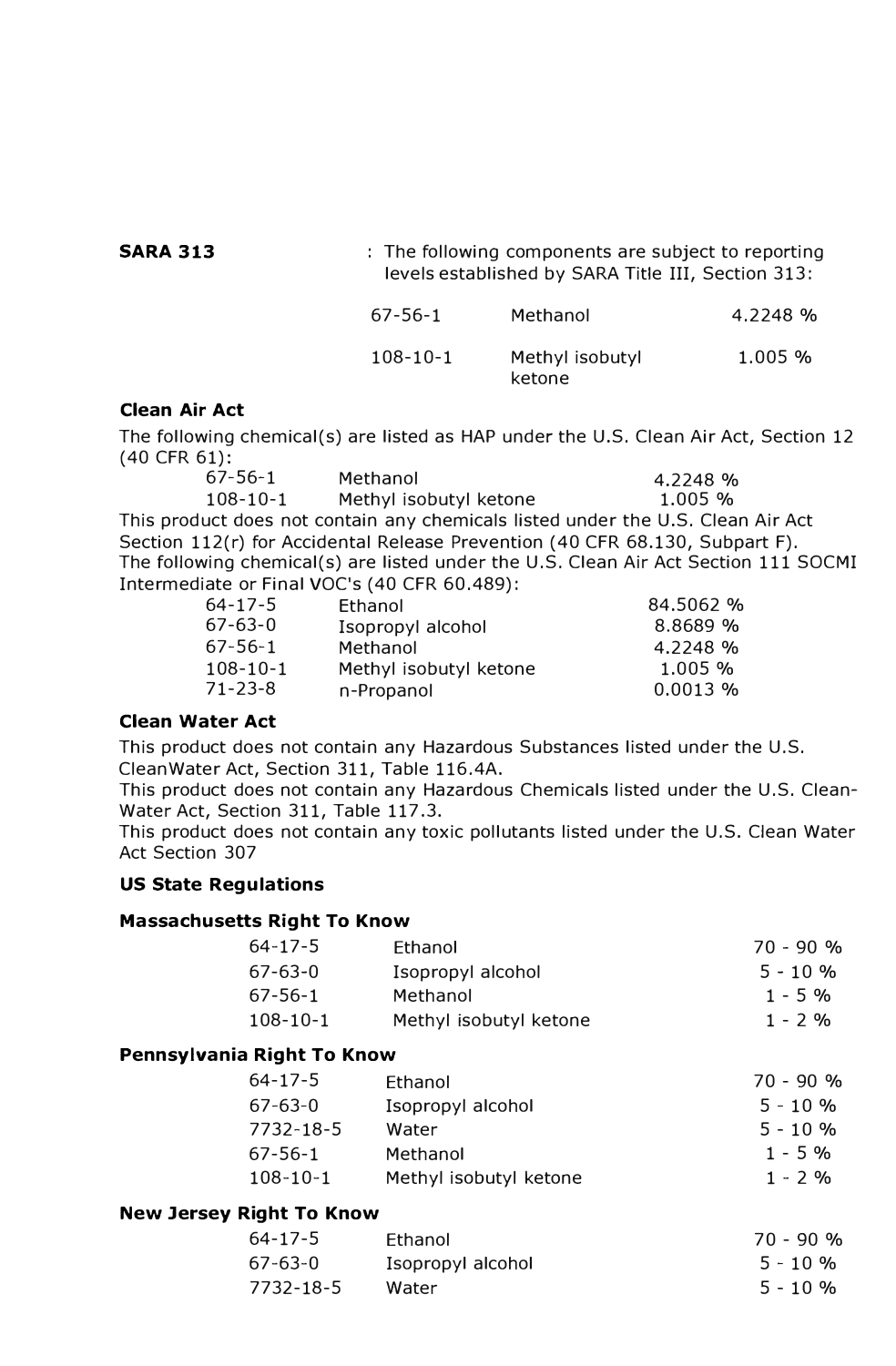| $67 - 56 - 1$             | Methanol                                                                                                                                                      | $1 - 5%$ |
|---------------------------|---------------------------------------------------------------------------------------------------------------------------------------------------------------|----------|
| $108 - 10 - 1$            | Methyl isobutyl ketone                                                                                                                                        | $1 - 2%$ |
| <b>California Prop 65</b> | WARNING! This product contains a chemical known to<br>the State of California to cause cancer.                                                                |          |
| $108 - 10 - 1$            | Methyl isobutyl ketone<br>WARNING: This product contains a chemical known to<br>the State of California to cause birth defects or other<br>reproductive harm. |          |
| $67 - 56 - 1$             | Methanol                                                                                                                                                      |          |

# **The components of this product are reported in the following inventories:**

| <b>United States TSCA Inventory</b>                                                 | y (positive listing)<br>(On TSCA Invento-<br>ry)                                        |
|-------------------------------------------------------------------------------------|-----------------------------------------------------------------------------------------|
| <b>Canadian Domestic Substances List (DSL)</b>                                      | y (positive listing)<br>(All components of<br>this product are on<br>the Canadian DSL.) |
| <b>Australia Inventory of Chemical Substances (AICS)</b>                            | y (positive listing)<br>(On the inventory,<br>or in compliance<br>with the inventory)   |
| <b>New Zealand. Inventory of Chemical Substances</b>                                | y (positive listing)<br>(On the inventory,<br>or in compliance<br>with the inventory)   |
| Japan. ENCS - Existing and New Chemical<br><b>Substances Inventory</b>              | n (Negative listing)<br>(Not in compliance<br>with the inventory)                       |
| Japan. ISHL - Inventory of Chemical Substances<br>(METI)                            | y (positive listing)<br>(On the inventory,<br>or in compliance<br>with the inventory)   |
| Korea. Korean Existing Chemicals Inventory (KECI)                                   | y (positive listing)<br>(On the inventory,<br>or in compliance<br>with the inventory)   |
| <b>Philippines Inventory of Chemicals and Chemical</b><br><b>Substances (PICCS)</b> | y (positive listing)<br>(On the inventory,<br>or in compliance<br>with the inventory)   |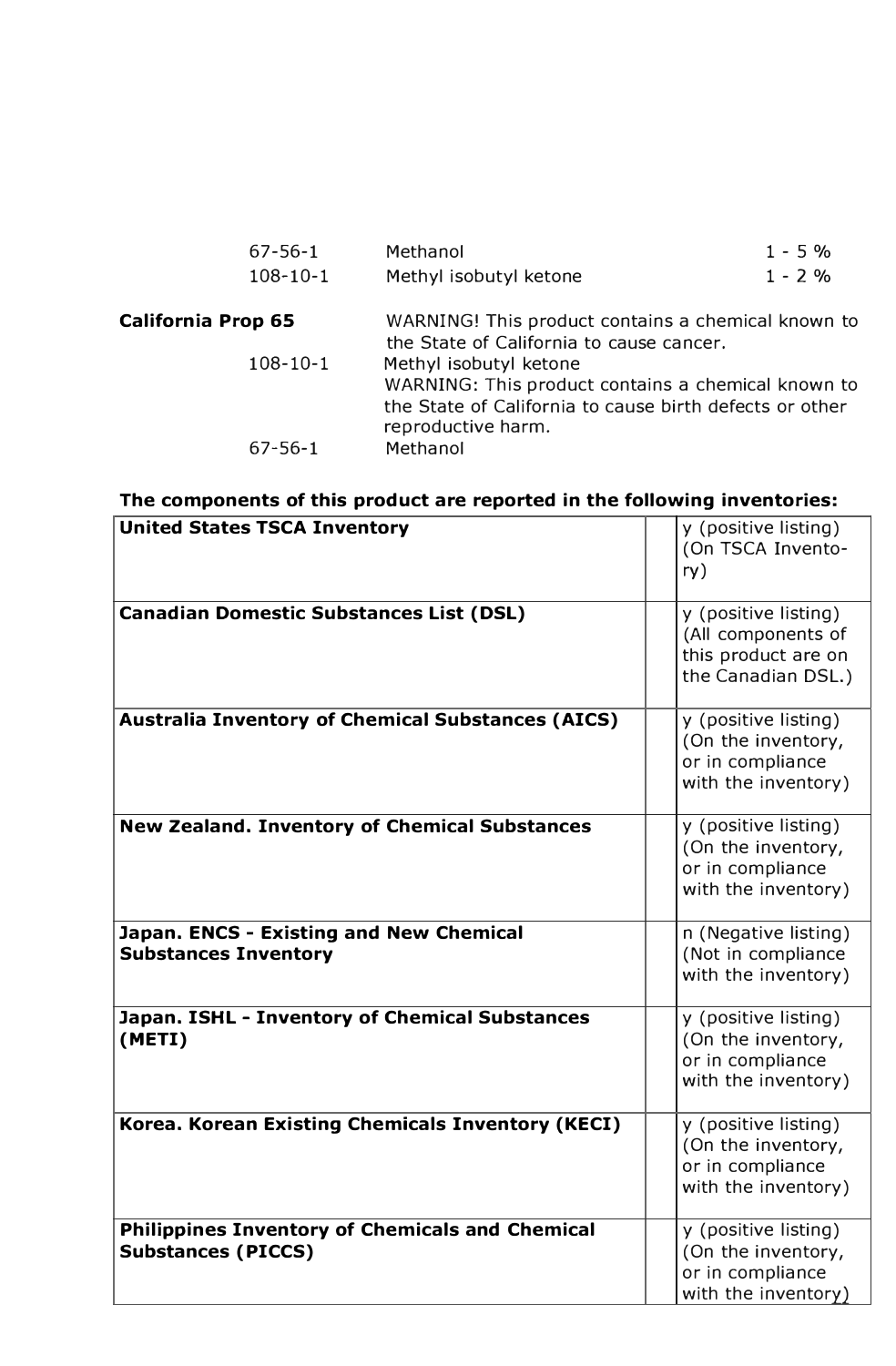| China. Inventory of Existing Chemical Substances in | y (positive listing)                    |
|-----------------------------------------------------|-----------------------------------------|
| China (IECSC)                                       | (On the inventory,                      |
|                                                     | or in compliance<br>with the inventory) |
|                                                     |                                         |



The information accumulated is based on the data of which we are aware and is believed to be correct as of the date hereof. Since this information may be applied under conditions beyond our control and with which we may be unfamiliar and since data made become available subsequently to the date hereof, we do not assume any responsibility for the results of its use. Recipients are advised to confirm in advance of need that the information is current, applicable, and suitable to their circumstances.

### **Legecy MSDS:** R0001434

**SECTION 16. OTHER INFORMATION** 

#### **Material number:**

145705, 117734, 159606, 159684, 159788, 146528, 82498, 130997, 136319, 130812, 117221, 115257, 130893, 542251

| Key or legend to abbreviations and acronyms used in the safety data sheet |                                       |  |                                |  |
|---------------------------------------------------------------------------|---------------------------------------|--|--------------------------------|--|
| ACGIH                                                                     | American Conference of Gov-   LD50    |  | Lethal Dose 50%                |  |
|                                                                           | ernment Industrial Hygienists         |  |                                |  |
| <b>AICS</b>                                                               | Australia, Inventory of Chem-   LOAEL |  | Lowest Observed Adverse Effect |  |
|                                                                           | ical Substances                       |  | Level                          |  |